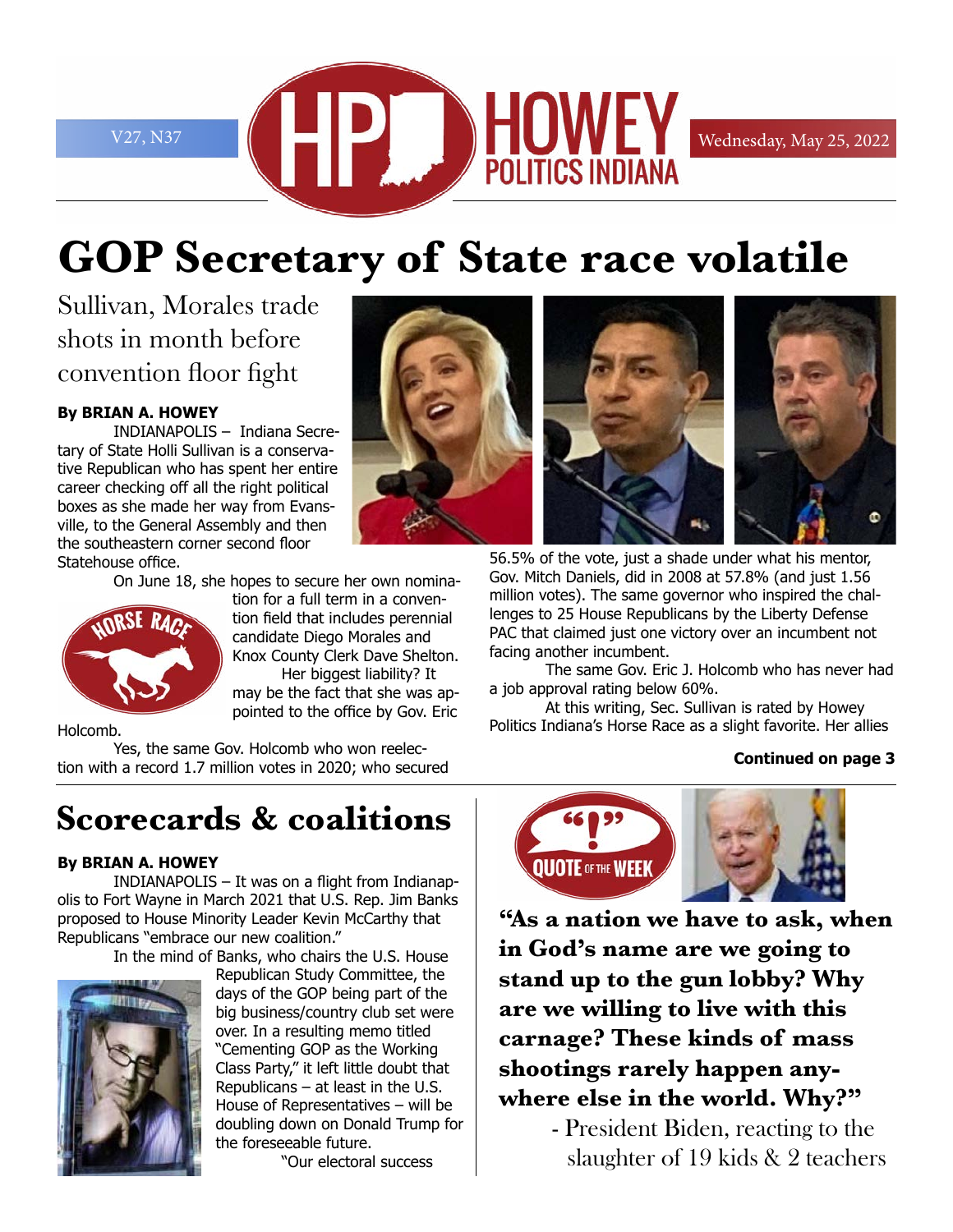

**Howey Politics Indiana WWWHowey Media, LLC c/o Business Office PO Box 6553 Kokomo, IN, 46904 www.howeypolitics.com**

**Brian A. Howey,** Publisher **Mark Schoeff Jr.,** Washington **Mary Lou Howey,** Editor **Susan E. Howey,** Editor **David McChesney,** Marketing

#### **Subscriptions**

HPI, HPI Daily Wire \$599 HPI Weekly, \$350 **Lisa Hounchell,** Account Manager (765) 452-3936 telephone (765) 452-3973 fax HPI.Business.Office@howeypolitics.com

#### **Contact HPI**

bhowey2@gmail.com Howey's cell: 317.506.0883 Washington: 202.256.5822 Business Office: 765.452.3936

#### **© 2022, Howey Politics**

**Indiana.** All rights reserved. Photocopying, Internet forwarding, faxing or reproducing in any form, whole or part, is a violation of federal law without permission from the publisher.

> **Jack E. Howey** editor emeritus 1926-2019



in the 2022 midterm election will be determined by our willingness to embrace our new coalition," the memo began. "House Republicans can broaden our electorate, increase voter turnout, and take back the House by enthusiastically rebranding and reorienting as the Party of the Working Class. There is an embittered and loud minority in the GOP that finds our new coalition distasteful, but President Trump's gift didn't come with a receipt."

**There now is** tangible evidence from the Indiana General Assembly that the GOP's super majorities are taking Banks's reorientation seriously.

In 2022, two of Indiana's largest business organizations, the In-

**Indiano**<br>House Abbott, Dr Andrade, Austin, Ter Avlesworth Baird, Bea Barrett, Br Bartels, Ste Bartlett, Jo Bauer, Ma Behning, Borders, B Boy, Pat Brown, Tir Campbell, Carbauah Cherry, Ro Clere, Edv Cook, Ant Davis, Mic Davisson, DeLaney, 8 DeVon, D Dvorak, Ry Eberhart, Ellington, Engleman Errington, Fleming, Frye, Rand GiaQuinte Goodrich, Gore, Mit Gutwein, I Hamilton Harris Jr., Hatcher, R Hatfield, R Heaton, R Heine, Da Hostettler. Huston, To Jackson, O Jacob, Joh Jeter, Chri Johnson, B Jordan, Ja Judy, Chris Karickhoff King, Joan

Klinker, Sh

#### **Indiana General Assembly 2022 Leaislator Vote Scores**

|                   | 2022<br>Score | 4-Year<br>% | Indiana<br>louse            | 2022<br><b>Score</b> | 4-Year<br>Agg. % | Indiana<br>enate  | 2022<br><b>Score</b> | 4-Year<br>Agg. % |
|-------------------|---------------|-------------|-----------------------------|----------------------|------------------|-------------------|----------------------|------------------|
| ivid              | 81%           | 85%         | Lauer, Ryan                 | 81%                  | 87%              | Alting, Ron       | 76%                  | 77%              |
| Mike <sup>*</sup> | 61%           | 58%         | Ledbetter, Cindy*           | 72%                  | 81%              | Baldwin, Scott*   | 85%                  | 85%              |
| ri Jo             | 67%           | 65%         | Lehe, Don                   | 78%                  | 87%              | Bassler, Eric     | 87%                  | 84%              |
| , Mike            | 78%           | 85%         | Lehman, Matt                | 76%                  | 86%              | Becker, Vaneta    | 73%                  | 74%              |
| U                 | 76%           | 85%         | Leonard, Daniel             | 75%                  | 85%              | Boehnlein, Kevin' | 79%                  | 79%              |
| эd                | 78%           | 85%         | Lindauer, Shane             | 70%                  | 78%              | Bohacek, Mike     | 71%                  | 74%              |
| eve               | 69%           | 83%         | Lucas, Jim                  | 79%                  | 78%              | Boots, Philip     | 81%                  | 79%              |
| hn                | 63%           | 54%         | Lyness, Randy               | 78%                  | 85%              | Bray, Rodric      | 85%                  | 86%              |
| ureen             | 56%           | 54%         | Manning, Ethan              | 82%                  | 86%              | Breaux, Jean      | 60%                  | 56%              |
| obert             | 88%           | 90%         | May, Chris                  | 80%                  | 86%              | Brown, Liz        | 84%                  | 84%              |
| ruce              | 82%           | 84%         | Mayfield, Peggy             | 81%                  | 84%              | Buchanan, Brian   | 79%                  | 85%              |
|                   | 55%           | 52%         | McNamara, Wendy             | 71%                  | 85%              | Buck, James       | 78%                  | 79%              |
| aothy             | 83%           | 89%         | Miller, Doug                | 81%                  | 84%              | Busch, Justin     | 81%                  | 85%              |
| Chris             | 45%           | 52%         | Moed, Justin                | 65%                  | 62%              | Byrne, Gary*      |                      |                  |
| , Martin          | 77%           | 84%         | Morris, Robert              | 85%                  | 84%              | Charbonneau, Ed   | 83%                  | 87%              |
| bert              | 79%           | 89%         | Morrison, Alan              | 72%                  | 80%              | Crane, John       | 62%                  | 76%              |
| rard              | 84%           | 91%         | Moseley, Chuck              | 57%                  | 55%              | Crider, Michael   | 69%                  | 79%              |
| hony              | 82%           | 84%         | Negele, Sharon              | 81%                  | 89%              | Donato, Stacey®   | 73%                  | 82%              |
| helle             | 81%           | 83%         | Nisly, Curt                 | 45%                  | 62%              | Doriot, Blake     | 83%                  | 80%              |
| J. Michael*       | 75%           | 75%         | O'Brien, Tim*               | 81%                  | 85%              | Ford, J.D.        | 69%                  | 60%              |
| dward             | 55%           | 54%         | Olthoff, Julie              | 73%                  | 82%              | Ford, Jon         | 78%                  | 80%              |
| ıle               | 78%           | 84%         | Pack, Renee                 | 50%                  | 54%              | Freeman, Aaron    | 69%                  | 73%              |
| <b>ran</b>        | 47%           | 48%         | Payne, Zach                 | 57%                  | 70%              | Garten, Chris     | 67%                  | 81%              |
| iean              | 78%           | 80%         | Pfaff, Tonya                | 56%                  | 60%              | Gaskill, Mike     | 81%                  | 79%              |
| leff              | 79%           | 85%         | Pierce, Matt                | 53%                  | 55%              | Glick, Susan      | 79%                  | 84%              |
| Karen             | 81%           | 88%         | Porter, Gregory             | 48%                  | 56%              | Griffin, Michael* |                      |                  |
| Sue               | 56%           | 54%         | Prescott, J.D.              | 69%                  | 81%              | Holdman, Travis   | 83%                  | 86%              |
| ita               | 72%           | 68%         | Pressel, Jim                | 63%                  | 83%              | Koch, Eric        | 86%                  | 79%              |
| all               | 81%           | 82%         | Pryor, Cherrish             | 55%                  | 57%              | Kruse, Dennis     | 70%                  | 82%              |
| , Philip          | 59%           | 58%         | Rowray, Elizabeth*          | 81%                  | 84%              | Lanane, Timothy   | 64%                  | 61%              |
| Chuck             | 81%           | 86%         | Saunders, Thomas            | 68%                  | 77%              | Leising, Jean     | 78%                  | 80%              |
| :h*               | 70%           | 65%         | Schaibley, Donna            | 77%                  | 86%              | Melton, Eddie     | 65%                  | 57%              |
| puoC              | 73%           | 84%         | Shackleford, Robin          | 46%                  | 54%              | Messmer, Mark     | 85%                  | 86%              |
| Carey             | 55%           | 59%         | Slager, Harold*             | 76%                  | 84%              | Mishler, Ryan     | 77%                  | 83%              |
| Earl              | 56%           | 58%         | Smaltz, Ben                 | 75%                  | 83%              | Niemeyer, Rick    | 70%                  | 75%              |
| agen              | 44%           | 48%         | Smith, Vernon               | 41%                  | 51%              | Niezgodski, David | 73%                  | 67%              |
| yan               | 67%           | 61%         | Snow, Craig                 | 78%                  | 83%              | Perfect, Chip     | 78%                  | 86%              |
| bert              | 82%           | 87%         | Soliday, Edmond             | 80%                  | 87%              | Pol Jr., Rodney*  | 64%                  | 64%              |
| ve                | 81%           | 87%         | Speedy, Mike                | 86%                  | 83%              | Qaddoura, Fady*   | 65%                  | 55%              |
| Matt              | 55%           | 73%         | Steuerwald, Gregory         | 78%                  | 85%              | Raatz, Jeff       | 75%                  | 85%              |
| dd                | 82%           | 89%         | Summers, Vanessa            | 48%                  | 54%              | Randolph, Lonnie  | 61%                  | 58%              |
| arolyn            | 47%           | 55%         | Teshka, Jake                | 85%                  | 86%              | Rogers, Linda     | 85%                  | 84%              |
| 'n                | 43%           | 43%         | Thompson, Jeffrey           | 79%                  | 86%              | Sandlin, Jack     | 72%                  | 77%              |
| ŗ.                | 65%           | 74%         | Torr, Jerry                 | 78%                  | 88%              | Taylor, Greg      | 65%                  | 58%              |
| <b>I</b> lake     | 60%           | 58%         | VanNatter, Heath            | 82%                  | 87%              | Tomes, James      | 67%                  | 74%              |
| ck                | 77%           | 85%         | Vermilion, Ann <sup>®</sup> | 66%                  | 79%              | Walker, Greg      | 73%                  | 78%              |
|                   | 68%           | 79%         | Wesco, Timothy              | 83%                  | 84%              | Walker, Kyle      | 85%                  | 79%              |
| Michael           | 79%           | 85%         | Young, John                 | 77%                  | 78%              | Yoder, Shelli*    | 59%                  | 51%              |
| na                | 78%           | 81%         | Zent, Dennis                | 81%                  | 87%              | Young, Michael    | 73%                  | 72%              |
| eila              | 56%           | 61%         | Ziemke, Cindy               | 85%                  | 91%              | Zay, Andy         | 70%                  | 77%              |
|                   |               |             |                             |                      |                  |                   |                      |                  |

diana Chamber of Commerce and the Indiana Manufacturers Association, saw a surprising erosion of support from the normally reliable Senate and House Republican caucuses.

**Both organizations** annually "score" the votes of all 150 legislators, notifying legislators of their organizations' positions on legislation and amendments ahead of key votes.

The 2022 business scorecards were based on the success or failure of over 30 pro-economy, pro-jobs bills. Some of the issues appeared as top priorities for both organizations but their priorities weren't identical, nor were there instances where the two business behemoths were in opposition to one another. Both organizations found themselves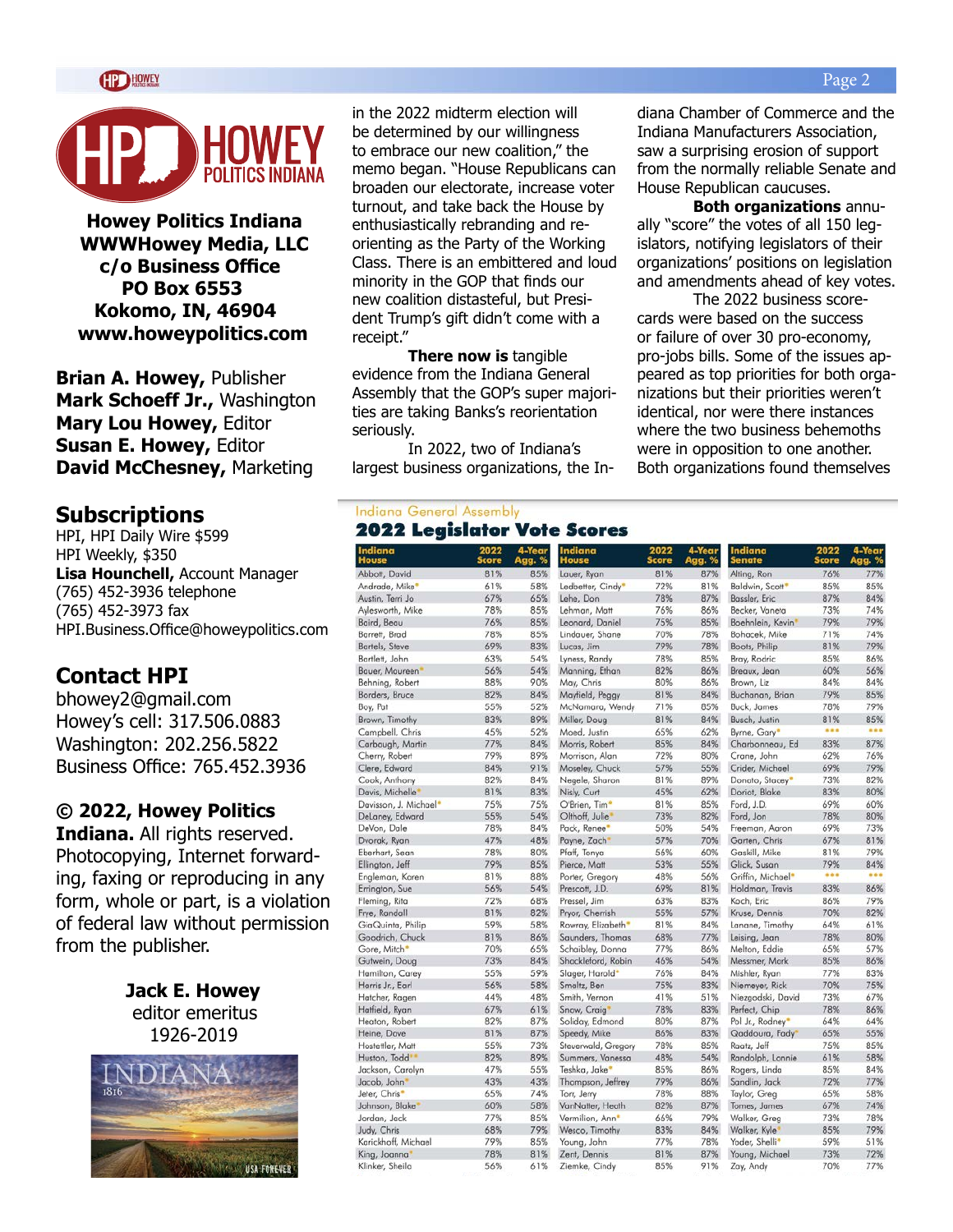#### **HOWEY**

fending off anti-business legislation including House Bill 1001, which proposed to limit the ability of businesses to manage COVID in the workplace.

House Majority Leader Matt Lehman (R-Berne) authored the legislation, calling it a "Hoosier employee protection bill."

**"We began** to hear from constituents, 'Hey, I'm losing my job (for not getting **written to rein in pandemic mandates.**vaccinated),'" Lehman said. "So

it really drew the attention of, 'How do we put something together that guarantees that employee is protected, while not trampling on the rights of the employer?' So what this bill tries to do is walk that line."

After a House hearing on Jan. 18 that saw HB1001 pass 58-35, the Indiana Chamber observed, "It should be noted that the key driver behind this bill was House Republicans learning of health care workers who were concerned about being terminated for not being vaccinated. But while the U.S. Supreme Court recently struck down the Biden administration's vaccine requirement for employers with 100 or more employees, the Court maintained the mandate for health care workers. So that would supersede whatever state law is made on this matter and

Chamber positions.

Republican House members performed better on the Indiana Manufacturers Association score card with 55 House Republican House members (78%) scoring 80% or higher on IMA priorities. It was a different story for the Republican Senate with only eight GOP senators (20%) voting in favor of the IMA positions 80% or more.

**By any measure this** was a difficult and contentious session for many interests, not just business. That was the result of the COVID pandemic that generated an array of shutdowns and mandates.

Time will tell if these scorecards are anomalies or a concerning trend for business.  $\cdot\cdot\cdot$ 

**HP HOWEY** 

### **GOP SoS race, from page 1**

believe she will likely win nomination on a second ballot. They are gaming out that Clerk Shelton will likely finish third on the first ballot, with Sullivan attracting much of his support on a second ballot.

A number of Republicans we talked to don't rule out an upset victory by Morales, who has spent much of the past two years criss-crossing the state attending dozens of Lincoln Day dinners.

Why isn't Sullivan a slam-dunk favorite for nomination?

Call it the Pandemic Governor Syndrome.

Look no further than Massachusetts, where threeterm Republican Gov. Charlie Baker had a 74% approval rating, but opted not to seek reelection. As The Bulwark's Jonathan V. Last observed, "That 74% approval rating that Gov. Baker has . . . who could possibly not like that guy? Oh, his own party. The Republicans. They hate him. Baker, the party's nominee each of the last three cycles, is not seeking reelection, and in a sign of intense friction between Baker and the party's conservative leadership, neither he nor Lieutenant Governor Karyn Polito attended Saturday's convention."

In Arkansas, Gov. Asa Hutchinson was, accord-

ing to the AP, "conspicuously missing from the ads and the campaign trail is the state's top elected Republican" as the GOP chooses his successor. Like Baker, he has high approval ratings and a national profile that finds him on Sunday morning talk shows. But the AP notes, "It's also a sign of just how much the party that Hutchinson spent decades building here has shifted farther to the right and how much the state's politics have become nationalized."

In 2008, Gov. Daniels was on his way to that 58% reelection victory, yet he suffered a convention black eye when his endorsed candidate for attorney general, Valparaiso Mayor Jon Costas, lost a convention floor fight to Greg Zoeller.

As one GOP insider told HPI, "The biggest thing about Holli Sullivan is most people never heard of her when Gov. Holcomb appointed her. Diego Morales has invested his entire adult life into Lincoln Days, dating back to 2006. He knows hundreds of delegates and they know him and like him. I get Thanksgiving and Christmas emails from him on those days."

Part of Sullivan's predicament is that all three candidates have Southern Indiana roots, and none of them has a large delegation from Lake, Allen, Hamilton or Marion counties that become a cornerstone of support, though Sullivan is expected to do well with Vanderburgh Republicans.

**Majority Leader Matt Lehman files HB1001 that was** 



#### Page 3

A closer examination of

the Chamber scorecard shows that only 28 of 70 House Republicans, or 40%, scored 80% or higher on the Chamber's priorities. Some 14 GOP senators, or 36%, scored 80% or higher on

those health care employees who prompted this legislation cannot be aided by this bill. That begs the question why it would even make sense to move forward with the related provisions at the state level. The Indiana Chamber

doesn't think it does."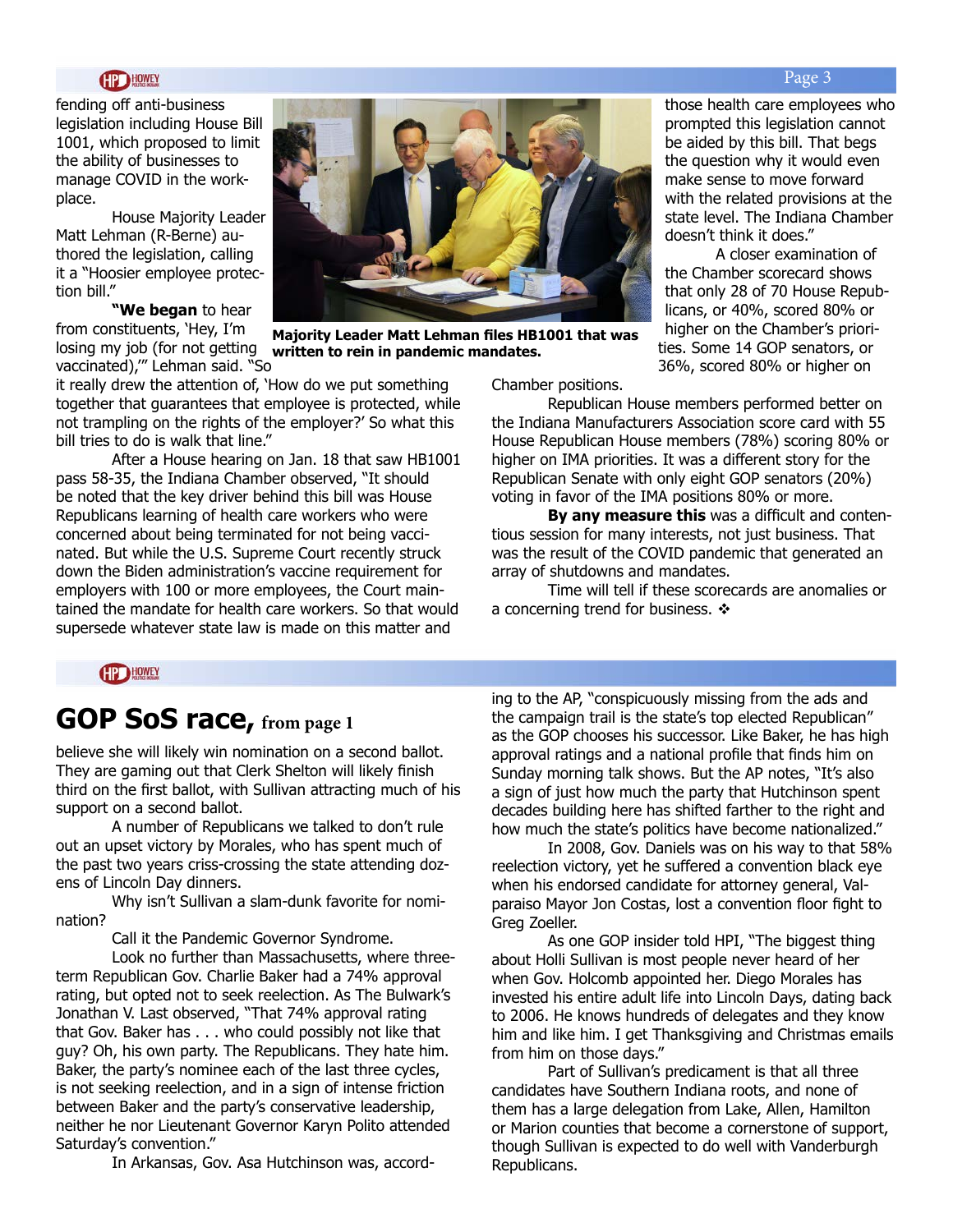Morales is well liked by the Mike Pence network, giving him some strength with social conservatives.

That the Sullivan-Morales showdown is potent has both sides claiming dirty tricks.

Sullivan allies point to a March 26 email from a "Forrest Gatrell" claiming to be the co-chair of the never Trump group "Country First" PAC which reads, "I strongly encourage you to support Secretary Sullivan's reelection campaign." The Morales campaign tweeted this "Never Trump" endorsement the following day as a way of painting Sullivan as aligning against the former president.

On May 17, IndyPolitics reported that "Morales' work history at the Secretary of State's office is resurfacing, except this time it was during his second tenure under Charlie White. Morales was disciplined in February 2011 for departing from the office early without receiving prior approval from a supervisor; poor execution of required daily tasks as assigned; incomplete event planning and management. Morales was offered a 30-day improvement plan; however, he resigned shortly there afterward."

Morales has characterized the release of his employment records as a campaign attack. In an e-mail to supporters, he stated: "The desperation of the establishment appointee Holli Sullivan is obvious. I am outworking her and outraising her, crisscrossing all 92 counties listening to Hoosiers, and talking about the central issue of election security. Meanwhile, establishment appointee Holli Sullivan hides in her office in Indianapolis and tries to smear my record of service. I volunteered for the U.S. Army and served the public for five years in state government. I worked for the governor's office and lt. governor's office, and twice in the Office of the Indiana Secretary of State. I left the secretary of state's office on good terms both times, as verified by my bosses Todd Rokita and Charlie White."

Morales went on to "highlight" Sullivan's "dreadful mismanagement" of her office. "Since Holcomb appointed her, morale has deteriorated and employee turnover has reached a stunning 30%. Her deputy secretary of state left, taking with him over eight years of election experience. She should be working on moving the office forward. Instead, she's taking credit for legislation that was introduced during the past administration, legislation she herself did not bother to push for as a State Representative."

The operative word in Morales' attack is "establishment."

Former state auditor Dwayne Sawyer sized up the three GOP contenders after the May 17, Hendricks County GOP breakfast: "Newcomer David Shelton was first up. He may be new to the race but seemed to have a grasp on what he thinks the job entails. I found his local elected experience gives him a broad understanding of what it might take to run a state-wide office. Sincere and focused, he believes his plan will improve our state's elections."

Sawyer continued: "Diego 'The Man' Morales gave us a great vision of why he is running. From his humble

beginnings, extensive education, vast and relevant work experience, military service, and more, Diego showed us his heart for the position. I think we can all agree that no one works harder than Diego. He went on the offensive as negative ads and attack pieces have recently come about. Communicating with great passion, he decried the accusations and the accusers and wanted to focus on the issues."

As for Sec. Sullivan, Sawyer observed that she "finished the morning with positive and encouraging numbers her office has accomplished. With grace and poise she extolled her award winning office's success. She can say she knows what the job takes after serving in the position."

Of these three candidates, none of them has ever been nominated for a statewide office. Morales finished third in the 4th CD primary with 15% of the vote in 2018, in a multi-candidate primary won by Jim Baird with 36% (former DWD Commissioner Steve Braun finished second with 29.5%). A controversial Braun mailer aimed at Morales backfired, allowing Baird to win.

This convention floor fight shows similar volatility. The next three weeks should be interesting. **HPI Horse Race:** Leans Sullivan.

#### **GOP, Dem conventions on same days**

For the first time in modern history, Indiana Republicans and Democrats will be holding conventions on the same dates, June 17-18, to nominate candidates for secretary of state, auditor and treasurer.

The Republican Convention will be held at the Indiana Farmers Coliseum, located at 1202 E 38th St., Indianapolis.

Indiana Democrats will gather at the Indiana Convention Center for the Hoosier Hospitality Dinner on Friday, June 17, and the Democratic Convention on Saturday, June 18.

#### **U.S. Senate**

#### **McDermott reacts to Texas massacre**

After learning about the mass shooting in Uvalde, Texas, Hammond Mayor Thomas McDermott Jr. issued the following statement: "Todd Young has done nothing since Sandy Hook. Young has done nothing since Pulse, Parkland, Indianapolis, Buffalo, and now Uvalde – and thousands of Americans have lost their lives. As we grieve the loss of our students and teachers in Texas, Todd Young is sitting in his office collecting donation after donation from the NRA to keep the status quo  $-$  all while wishing for thoughts and prayers in hollow statements. Senator, it's time to act or get out of Washington for those  $-$  like me  $$ who do want to stop this violence and save our loved ones' lives."

#### **McDermott challenges Young to 9 debates**

Democratic U.S. Senate McDermott Jr. is challenging Sen. Young to meet him at nine debates across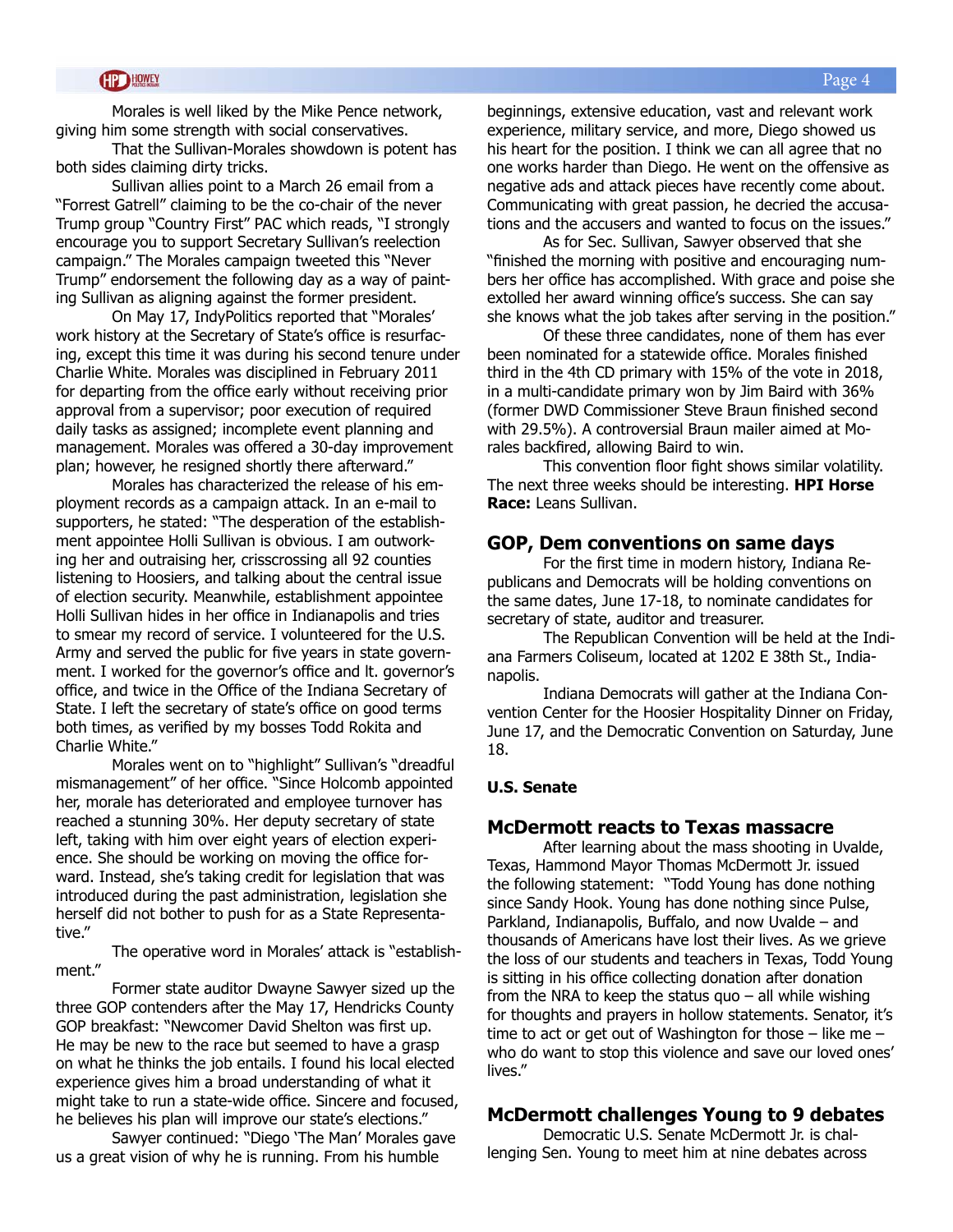the state to help Hoosiers decide who should represent Indiana in the U.S. Senate for the next six years (Carden, NWI Times). McDermott, the five-term mayor of Hammond, issued the challenge last week on his "Left of Center" podcast, where the U.S. Navy veteran previously offered to fight Young, a former Marine, in a boxing match for charity. "I challenge Todd Young to nine debates," McDermott declared. "I want one debate in each congressional district." The Young campaign declined to comment on McDermott's debate invitation. It generally has eschewed acknowledging McDermott's existence, except to say they're confident Young will defeat McDermott at the Nov. 8 general election. McDermott said he doesn't understand that attitude coming from any elected official. He said if he just hid out in his office as mayor the people of Hammond would not stand for it. Earlier this month in Fort Wayne, McDermott left an empty chair out for Young ho he said was invited to join him to talk with northeast Indiana voters and both declined to show up. "You're that cocky? Good. Keep staying cocky because you know what happens when people are overconfident," McDermott said. "Todd Young doesn't intimidate me in the slightest bit. He doesn't intimidate me at all."

#### **Young on lack of Trump endorsement**

As more states hold primary elections ahead of the general election later in November, many GOP candidates seem to be getting measures based on whether they have received an endorsement from former President Donald Trump (Darling, WIBC). So far voters have been indifferent to Trump-endorsed candidates in primaries with some candidates cashing in big on the endorsement, while others have fallen flat. Sen. Young is squaring off with Mayor McDermott for his Senate seat in November. Young has not gotten an endorsement yet from Trump. Granted, Young did not have a primary challenger. "I think the proper narrative there is I was able to stand on my own two feet," Young said on Fox News Radio. "Republicans can make their own name, they can build their own reputations, and their own reservoir of trust with those people they represent."

#### **Congress**

#### **1st CD: Mrvan seat not in play**

Not only did Indiana Republicans opt against squeezing one more seat out of their congressional delegation, they solidified the status quo and potentially left the state without a competitive House race for the next decade (Gonzales, Inside Elections). Republicans need a net gain of just five seats in 2022 to retake the majority, but the fight for the House won't be taking place in the Hoosier State next year. Unless there are a couple of political earthquakes, Indiana will likely send seven Republicans and two Democrats to Washington for the foreseeable future. Indiana's 1st (Frank J. Mrvan, D): This northwest Indiana district would have been a target if Republicans

Page 5

had chosen to draw a takeover opportunity. Instead, Mrvan's seat is virtually untouched. Joe Biden won the district under its current lines 54% to 45% and would have carried the redrawn seat 53% to 45%, according to calculations by Nick Roberts, a student at Indiana University-Purdue University at Indianapolis. Considering Mrvan won by 16 points in 2020 and the seat has been held by a Democrat since the 1920s, it's up to Republicans to prove this is a winnable race, even in a good GOP year. **Initial rating:** Solid Democratic.

#### **General Assembly**

#### **Recount Commission meets today**

The Indiana Recount Commission will convene a public meeting regarding the petition for recount for the Republican primary nomination for election for Indiana House District 32 state representative at 10 a.m. today in the Ways and Means Committee Room 404. Republican candidate Suzie Jaworowski requested the recount in her race against Fred Glynn and Paul G. Nix.

#### **Presidential 2024**

#### **Conway acknowledges Trump 2020 loss**

One of Donald Trump's most steadfast aides acknowledges in a new book that the president lost the 2020 election and says he was ill-advised by campaign staff and the election deniers who surrounded him (Politico). "Despite the mountains of money Trump had raised, his team simply failed to get the job done. A job that was doable and had a clear path, if followed," Kellyanne Conway writes in her memoir, "Here's the Deal." "Rather than accepting responsibility for the loss, they played along and lent full-throated encouragement (privately, not on TV) when Trump kept insisting he won."

#### **Trump's big Georgia flop**

It's almost impossible to overstate how bad Georgia was for Donald Trump (Politico). There was Gov. Brain Kemp's thrashing of David Perdue, the former senator recruited by Trump to run against him. Then there was Rep. Jody Hice, the Trump-backed candidate for secretary of state who ran so far behind incumbent Brad Raffensperger that he failed even to force Raffensperger into a runoff. It got even uglier for Trump further down the ballot. Trump's pick for attorney general, John Gordon, got walloped by incumbent Chris Carr, with roughly 500,000 votes separating the two.

#### **Brooks, Britt in Alabama runoff**

Alabama's Republican primary for U.S. Senate is going to a June runoff between Katie Britt and U.S. Rep. Mo Brooks, who overcame losing former President Donald Trump's endorsement to remain a contender for the GOP nomination.  $\cdot$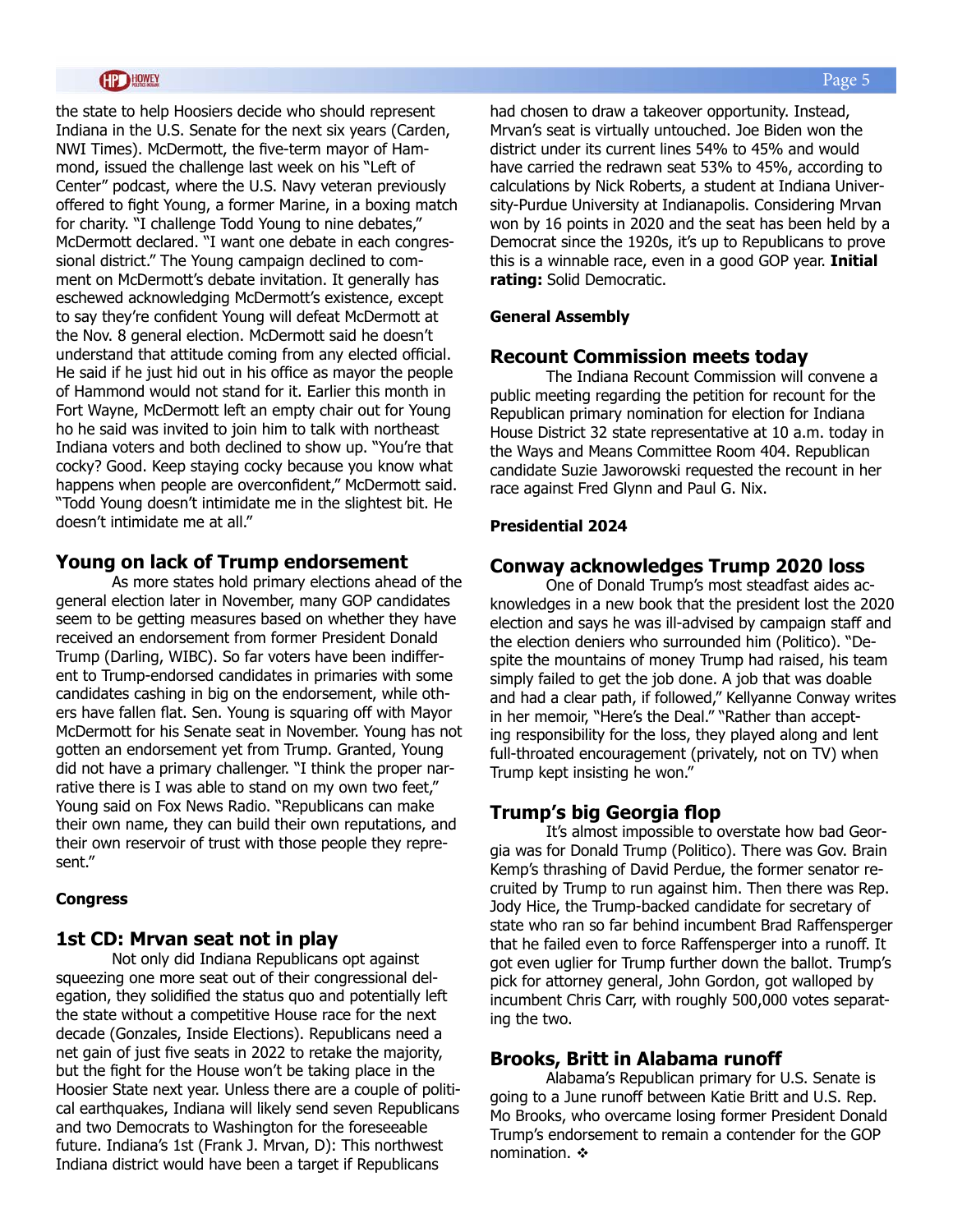# **Can McDermott be Indiana's 'Rich Strike?'**

#### **By JACK COLWELL South Bend Tribune**

SOUTH BEND – If an 80-1 longshot can win the Kentucky Derby, can Democrat Tom McDermott win the U.S Senate race in Indiana?

Upsets do happen, in politics as well as in sports. But chances of McDermott defeating Republican Sen. Todd Young this fall in Indiana, where no Democrat has won a



statewide race in a decade, appear worse than those faced by the Derby winner. Rich Strike at least began the race from the same starting line.

 McDermott starts from way back, in name recognition, funding and organization. And he's running on an unfavorable bright red track in a red state carried twice in landslides by Donald Trump.

Still, McDermott could be

a winner in losing, just as an underdog sports team wins respect and encourages its fans about the future by competing impressively even though a championship is out of reach. That's the realistic hope of Hoosier Democrats. Also, of course, you never say never, no matter the odds.

 Indiana Democrats sank so low in 2020 that their nominee for governor, the forgettable Woody Myers, their ticket leader, didn't even get a third of the vote. It was a joke.

 McDermott is no joke. He is a five-term mayor of Hammond, winning big there now after breaking a 20-year Republican hold on the mayor's office. The 53-year-old Notre Dame Law School graduate long has been talked about as a potential statewide candidate. He is a Navy veteran who served on a nuclear submarine.

 **To be** competitive against Young, a highly formidable incumbent, McDermott must count on fundraising help to get his message out statewide and on three issues looming in importance.

 Funding? At the end of the first quarter of the year, Young had \$6.1 million cash on hand; McDermott had \$248,000. Money isn't everything, but McDermott must do



better for a first-class campaign. Issues?

**Abortion:** The expected Supreme Court decision striking down Roe v. Wade will incentivize women supporting abortion rights to vote. McDermott agrees with them. Those with opposite views, supporting the end of Roe, also will have incentive to vote. Young agrees with ending Roe. In some states, there will be a significant advantage for Democrats on this issue. In Indiana, any Democratic advantage could be smaller.

 **Infrastructure:** Young, although involved in bipartisan negotiations on the infrastructure bill, voted against it. Infrastructure improvements, including significant ones for Indiana, are popular. And McDermott hits at Young for voting against them. One theory for why Young voted "no" as the bill headed for passage is that he did so to avoid a Trump endorsement of a Republican primary opponent, something that would have been a problem in Trumpiana. Young ended up without a primary opponent. He also hasn't been endorsed by Trump, no doubt because he voted to accept the Electoral College results and described Marjorie Taylor Greene, a favorite Trump conspiracy theorist, as "nutty."

 **Marijuana:** McDermott, advocating legalization of marijuana, released a campaign ad showing him smoking marijuana. The filming was in Illinois, where it has been legalized. The appeal is to young potential voters who usually don't cast ballots in non-presidential elections. If they vote, they will tend to vote Democratic.

 Is there a chance for Democrats to win control of the Indiana House or Senate? No. But it would be a significant step if at least Republicans didn't continue with

> supermajorities that relegate Democratic legislators to hopelessness.

 Could Democrats win a statewide race and more than just two U.S. House seats? Probably not. But chances could improve with an effective ticket leader.

 Could McDermott, such a longshot, actually win the race? Well, both McDermott, seeking to revive Democratic hopes, and Young, seeking to avoid Republican complacency, would cite the sage advice attributed to that great analyst Yogi Berra: "It ain't over till it's over." ❖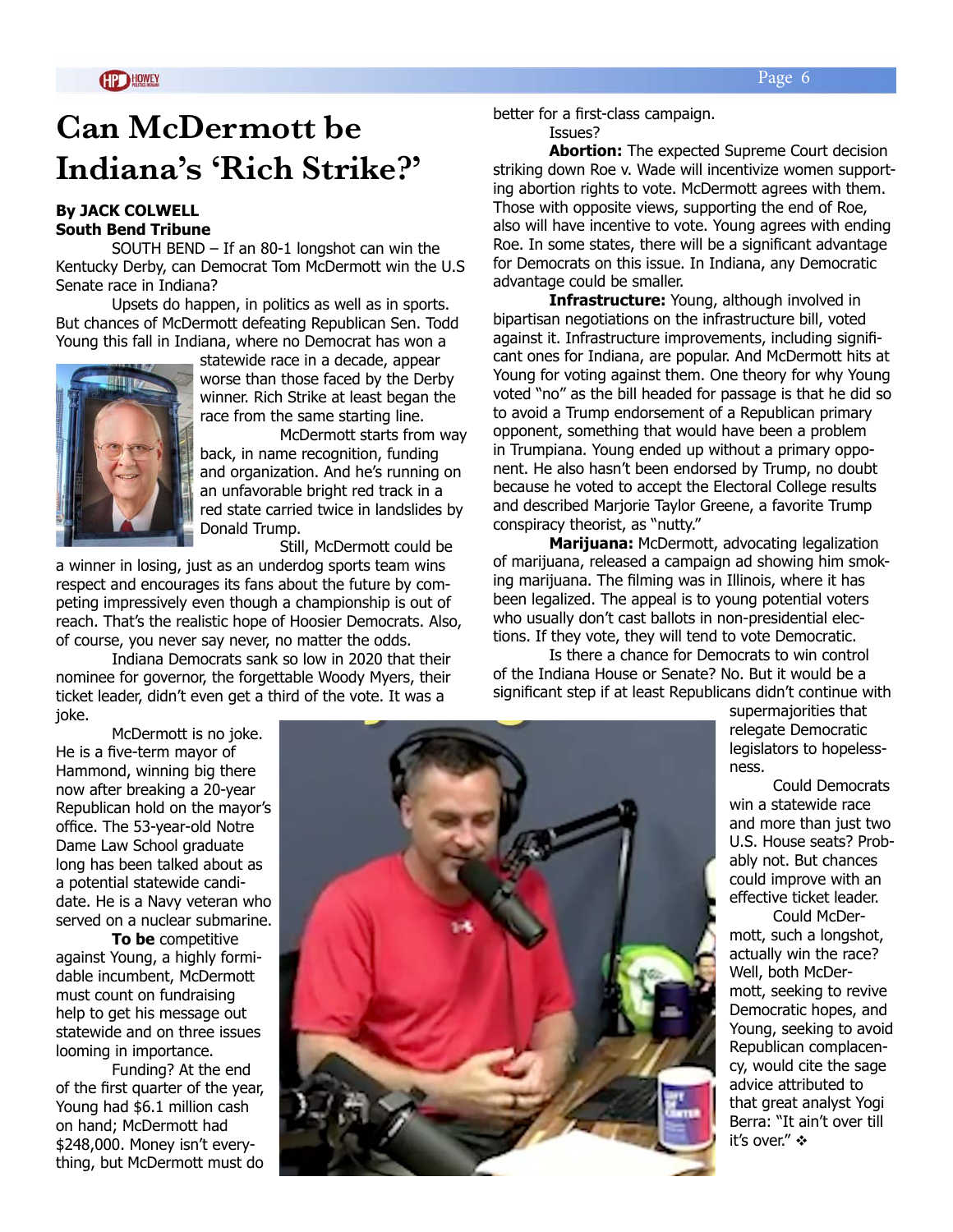# **Holcomb's transgender bill veto overriden**

#### **By BRIAN A. HOWEY**

INDIANAPOLIS – The Indiana General Assembly overrode Gov. Eric Holcomb's veto of HEA1041 which bans transgender athletes from playing female sports.



The House voted 67-28 while the Senate voted 32-15. "I want to thank the overwhelming support from Hoosiers across the state on this important matter. HEA1041, the purpose of this bill is to maintain fair competition in girls' sports

now and in the future," said State Rep. Michelle Davis, R-Whiteland, who authored the bill and defended it on the House floor Tuesday. "As a former Division I athlete, I know athletes deserve a fair competition and an even playing field and this bill ensures just

that, a fair and equal opportunity for Hoosier girls. Ladies and gentlemen of the Chamber, HB1041 does this. It prevents a biological male from participating on a designated team or sport or girls or women athletic team or sport. It requires the schools and athletic associations to follow the grievance or protest procedures that are already in place. And if there's no protest or grievance currently in place, they are allowed to establish one. It establishes a civil action for violation. Lastly it establishes immunity for schools and athletic associations for acting in compliance. Today your vote will send a clear message that Indiana will protect the integrity of female sports."

In the Senate, State Sen.

Stacey Donato, R-Logansport, speaking for the override in the Senate, said, "The rationale is this bill is simply protecting fair competition in girls' sports. Title IX has long recognzied that it is reasonable to give boys and girls separate athletic opportunities in school because of a biological difference that gives boys a competitive edge in many sports such as running and swimming."

Donato said that in California, there were 50 boys who jumped higher than the girls' state all-time record holder in the high jump. "This bill is about protecting fair competition," Sen. Donato said.

She was questioned by Sen. Lonnie Randolph, D-East Chicago. "How many cases do we have in Indiana?"

Donato: "There was one." Randolph: "How about right now?"



**State Rep. Michelle Davis defended the override of HEA1041 on Tuesday.**

Donato: "None."

Randolph: "We're looking for a solution to a problem that doesn't exist."

Donato: "That is your opinion."

State Sen. J.D. Ford, D-Indianapolis, called it "unnecessary, unkind and unconstitutional" saying it could negatively impact the 1,300 transgender students in the state. He said that Attorney General Todd Rokita "is literally champing at the bit" to prosecute transgender cases.

The original votes on HB1041 were 32-18 in the Senate and and 66-30 in the House.

Gov. Holcomb vetoed the bill on March 21, saying, HEA1041 "falls short" of its intended goal of providing a clear and consistent state policy. And, he said, it's a solution for a problem that doesn't exist in Indiana. "It implies that the goals of consistency and fairness in competitive female sports are not currently being met," Holcomb wrote. "After thorough review, I find no evidence to support either claim even if I support the overall goal."

Holcomb said in a statement following the override that his "position hasn't changed," adding, "There remains zero cases and the process, which is managed by the

> (Indiana High School Athletic Association), is working. I stand behind my decision to veto HB 1041," he said.

 "Today's action only strengthens the promise of Title IX, which has had the most profound impact on ensuring women have equal opportunity in sports for nearly 50 years. It's important for Indiana to not only recognize the contributions and achievements made by female athletes, but to also ensure those opportunities are secured now and in the future," said House Speaker Todd Huston (R-Fishers).

 House Democratic Leader Phil GiaQuinta of Fort Wayne lamented that Republicans focused on divisive cultural issues that "won't do anything to help move the state of Indiana forward, adding, "Certainly, we have some pressing issues out there that are affecting Hoosiers every day, specifically,

including the high price of gasoline that we're seeing all over the state. Wish we could have potentially used this day to better help Hoosiers."

Indiana Democratic Chairman Mike Schmuhl reacted, saying, "The Indiana High School Athletic Association admitted there was no unfair advantage occurring in women's sports, and Governor Eric Holcomb's veto proved the Indiana GOP's partisanship had crossed the line. It became very clear House Enrolled Act 1041 was less about facts and more about fulfilling a national party purity test. Indiana Republicans even admitted this strategy themselves - and it's why they partnered with a national hate group to pass House Enrolled Act 1041. The Indiana GOP's choice to override Gov. Holcomb's veto will be remembered as the time when elected Republicans used the power of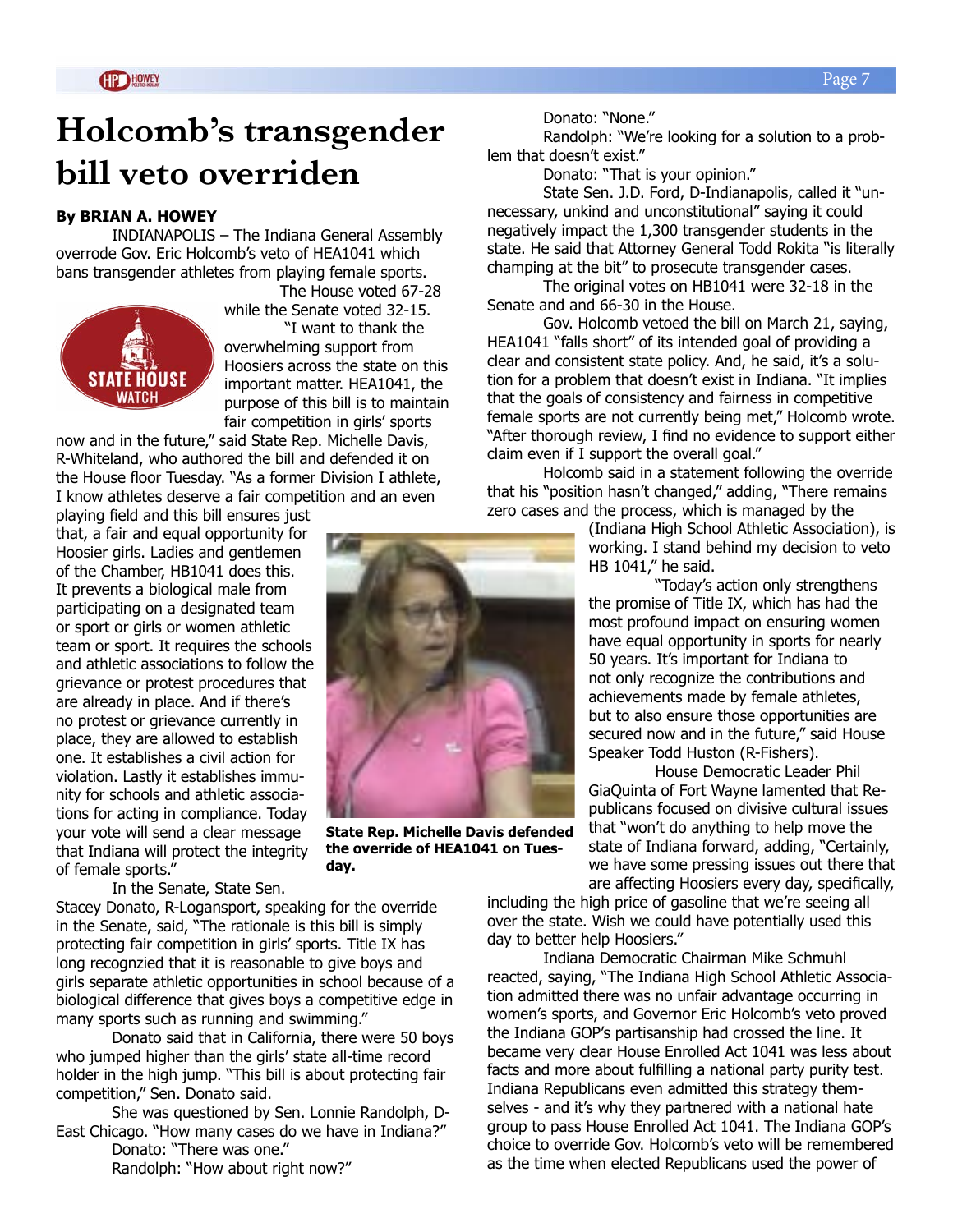their offices to bully innocent children. And unfortunately, this law and the impending 'Don't Say Gay' law set to be introduced next year will usher in a form of bullying LGBTQ adults survived and long hoped future generations wouldn't have to experience. They're creating this heartbreaking future and simply do not care."

#### **ACLU files suit on HEA1041**

The American Civil Liberties Union of Indiana [filed a lawsuit](https://www.aclu-in.org/en/press-releases/trans-athlete-ban-immediately-challenged-aclu-indiana) Tuesday challenging House Enrolled Act 1041, which bans transgender girls from participating in school sports. The Indiana legislature overrode Governor Holcomb's veto of HEA 1041, despite the fact that similar laws have already been blocked or temporarily enjoined in other states. The lawsuit was filed on behalf of A.M., a 10 -year-old girl who plays on her school's all-girls softball team. The new law, which would go into effect July 1, 2022, would deny A.M. the right to rejoin her team because she is a transgender girl. According to the complaint, playing softball has helped A.M. to more fully experience her life as a girl. Not allowing her to do so in the fall would be a painful, constant reminder that she is not accepted by the world as the girl that she is. "A.M. knows who she is better than anyone else, myself included. Despite that, she has had trouble in the past with self-confidence. When she joined the softball team last fall, it helped her come out of her shell. I watched as she bloomed and felt more at ease in her skin," said A.M.'s mother. "When my daughter learned about this law, she was hurt and angry. She wants to stand up for girls like her, as well as herself, because she knows how upset they are right now. She wanted me to share that 'We can't expect kids to say the Pledge of Allegiance and Liberty and Justice for All while not giving liberty and justice to all.'" The lawsuit, filed in the U.S. District Court for the Southern District of Indiana, asserts that preventing A.M. and other transgender girls from participating in girls' athletics is discrimination on the basis of sex in violation of Title IX, and also represents discrimination on the basis of transgender status, as well as sex, in violation of the Equal Protection Clause of the United States Constitution.

"When misinformation about biology and gender is used to bar transgender girls from school sports it amounts to the same form of sex discrimination that has long been prohibited under Title IX, a law that protects all students  $-$  including trans people  $-$  on the basis of sex and it denies the promise of the Constitution of equal protection under the law," said Ken Falk, legal director at the ACLU of Indiana. "Girls like A.M. simply want to access the same opportunities as their peers and denying them that right jeopardizes their mental health and physical well-being."

#### **Banks, Walorski reacts to veto override**

U.S. Rep. Jim Banks released the following statement in response to the Indiana legislature overturning Governor Holcomb's veto of HB 1041, legislation to prohibit biological males from competing in women's or girl's athletics in K-12 schools. "I'm proud of our Statehouse for setting a good example for legislatures nationwide, and most of all, for standing up for Hoosier girls and their parents. I strongly believe that protecting women's sports is an issue that will soon unite all Republicans and I am working hard to make sure that Congress passes similar legislation after we retake the majority." U.S. Rep. Jackie Walorski added, "As a young Hoosier growing up in Northern Indiana, I experienced firsthand the benefits of girls' sports. Athletics build character and teach foundational skills, and we must continue to protect these opportunities for girls and women. I'm glad to see the Indiana General Assembly act to protect the integrity of girls' sports in Indiana."

#### **Summer study committees**

House Speaker Todd Huston (R-Fishers) released a [list of study committee topics,](http://iga.in.gov/documents/ef4b4ee7) which state lawmakers will review during the summer and fall months.

Huston, chair of the Legislative Council, convened the group's annual meeting to assign legislative study topics on Tuesday at the Statehouse. The council comprises eight members of the Indiana Senate and eight members of the Indiana House of Representatives, and the chamber leaders alternate as chair each year. "House and Senate lawmakers will do deep dives into a wide range of issues, which could come before the legislature in the 2023 session," Huston said. "These committees are a critical part of the legislative process as they give us an opportunity to fully vet complex topics and identify potential solutions." Huston said study committees will meet during the interim months to review hot-button topics and potentially make recommendations for the 2023 General Assembly to consider for new laws. House and Senate leaders will assign members to each study committee in the coming weeks.

#### **Huston orders marijuana studied**

Maybe Indiana won't be the last state to legalize marijuana after all. Leaders of the Indiana General Assembly agreed Tuesday to study the potential health benefits and decriminalization of THC products, including marijuana, Delta 8 and Delta 9, as a prelude to possible legislative action during the 2023 session that begins in January (Carden, [NWI Times](https://www.nwitimes.com/news/local/govt-and-politics/hoosier-lawmakers-to-study-health-benefits-potential-legalization-of-marijuana/article_a5f6ab90-536b-5264-8494-e92388b7a9c0.html?utm_source=nwitimes.com&utm_campaign=%2Fnewsletter-templates%2Fnews-alert&utm_medium=PostUp&utm_content=9468787a382441e8357064066640bb36840fff2d)). The Legislative Council voted unanimously to task the interim study committee on public health, behavioral health and human services with consulting experts and taking public testimony on THC issues during one or more meetings expected to be held this summer or fall. "It's a way to look at it comprehensively and what should be the policy of the state of Indiana," said House Speaker Todd Huston, R-Fishers, chairman of the Legislative Council. "There definitely is more study needed around Delta 8 and Delta 9."  $\div$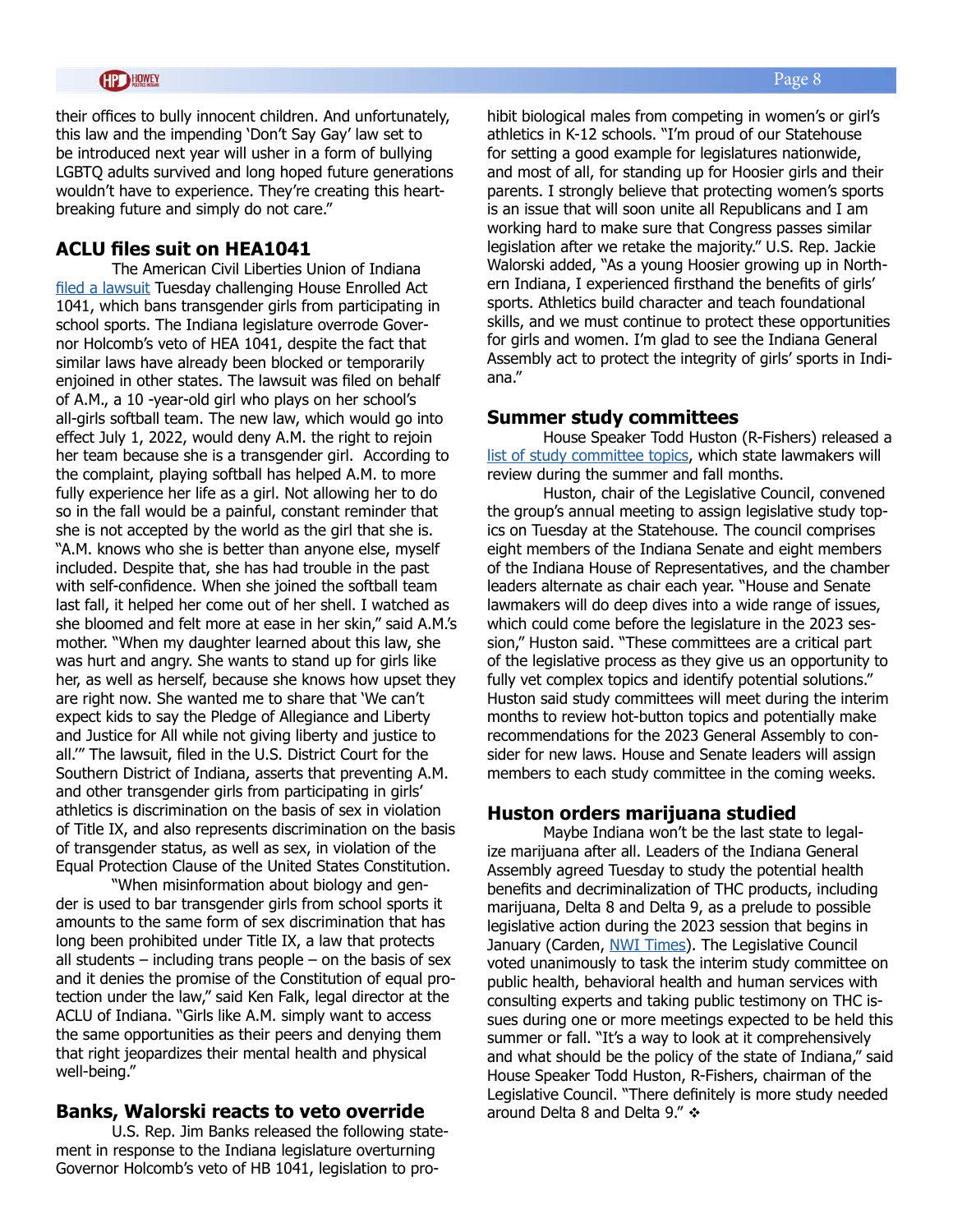# **Lack of college grads is clobbering our economy**

#### **By MICHAEL HICKS**

MUNCIE – Whenever I explain why Indiana needs more kids to attend college, I get some version of the comment, "a young person doesn't need college to do well; we need more people in the trades." While it is true



for a few talented individuals, that is not true for a city or state. Economists call this the 'fallacy of composition,' which I can explain with a few facts.

 In a typical year, more than 85,000 Hoosiers turn 18 years old. Of these, fewer than 75,000 finish high school, and of these fewer than 42,000 head to college. Ultimately, about 60% of those will complete their degree. That means

the state's pipeline of college-educated workers is today about 27,000 per year. However, the net loss from brain drain is about 10% and growing. That means Indiana can expect only about 25,000 college graduates per year to finish college and live in Indiana.

This is an economic development disaster. To see how this hobbles Indiana, we should consider how national labor markets value education.

Nationwide, about eight in 10 of all net new jobs go to four-year college graduates. The remaining two in 10 jobs go to those who hold either an associate degree or have been to some college. This means that if Indiana were growing like the national economy, all the new job growth would go to those who'd been to college. Demand for workers who haven't been to college would be limited to replacing positions of retiring non-college workers. Perhaps it is a bad trend, but it is a 30-year trend that seems certain to continue.

**In a typical year, roughly 25,000** retiring workers hold a high school diploma or less, but Indiana's educational system delivers roughly 40,000 workers with no college plans. However, in that same year, about 31,000 retiring workers hold at least some postsecondary education (either some college or a degree). The reason there are more retiring workers with degrees is that maybe half the folks holding a high school degree or less don't work.

This means that Indiana oversupplies the market for non-college educated workers by about 15,000 kids each year, and undersupplies college graduates by about 6,000 kids. That in part is why so many people who haven't been to college never work, and why almost everyone with a college degree does. These facts explain nearly all of the slow growth that plagues Indiana's economy. They also explain why wages are declining for the oversupplied non-college graduate, and why businesses needing lots of college graduates will choose to locate in places outside of Indiana.

The "fallacy of composition" is the mistaken belief that what is true of one person is also true of the group. The math surrounding job openings in the skilled trades should silence those who think they offer a meaningful option for most Hoosier students.

Today, Indiana has about 36,000 adults in the skilled trades – carpenters, plumbers, masons and electricians. Most of these workers earn good money, have reasonable job security and see opportunity for upward mobility. There is abundant opportunity for owning a business or doing specialty work within the trade. For an individual, the skilled trades are as fine and honorable a career choice as anything available.

**Of those 36,000 trade workers,** 2% to 3% retire each year, and a few change jobs, mostly into other trades. Over the past 20 years, the number of jobs for the skilled trades has declined by about 0.5% each year. That means that of those 40,000 Hoosiers turning age 19 next year who won't be in college, maybe 1,000 jobs in the trades will become available. That is roughly the same number of Ph.D.s awarded in the state each year. I'd encourage any young person who is interested to earn a doctorate or master a trade. Both are great options for a smart, hardworking young person, but together will only account for about 2.5% of job openings each year.

Now, I know some folks will still argue, "but I cannot find a plumber; we need more kids in the trades." That's simply mistaken. Since 2000, employment in the skilled trades in Indiana is down more than 10%. Brick mason employment is down 29.3%, electricians down 4.9%, carpenters down 15.4% and plumbers down 9.2%. Wages in each of these trades are also down, at an inflation-adjusted average of 11.2% since 2000. As high school economics classes make clear, when employment shrinks and wages are down, there's not a labor shortage.

The fact is that Indiana is chock full of other occupations that will decline in number over the coming generation. Over the next two decades, Indiana will have fewer factory jobs, fewer transportation jobs, and fewer construction jobs than are available today. Basically, every job that requires only a high school diploma or less is at risk of long-term job losses.

**The simplest economic** argument for sending more Hoosier kids to college is that it is where the jobs of the future will be. There is yet another benefit of having better-educated state. Wages for workers without a college degree are higher in places that also have a larger share of college grads. For example, for a construction worker, moving to a county with 10% more college graduates would boost their income by more than 10% or roughly \$6,000 per year.

The best way to boost wages for those without a college degree is to surround them with more college graduates. This is also the best way to boost your local population growth. Nationwide, 43% of population growth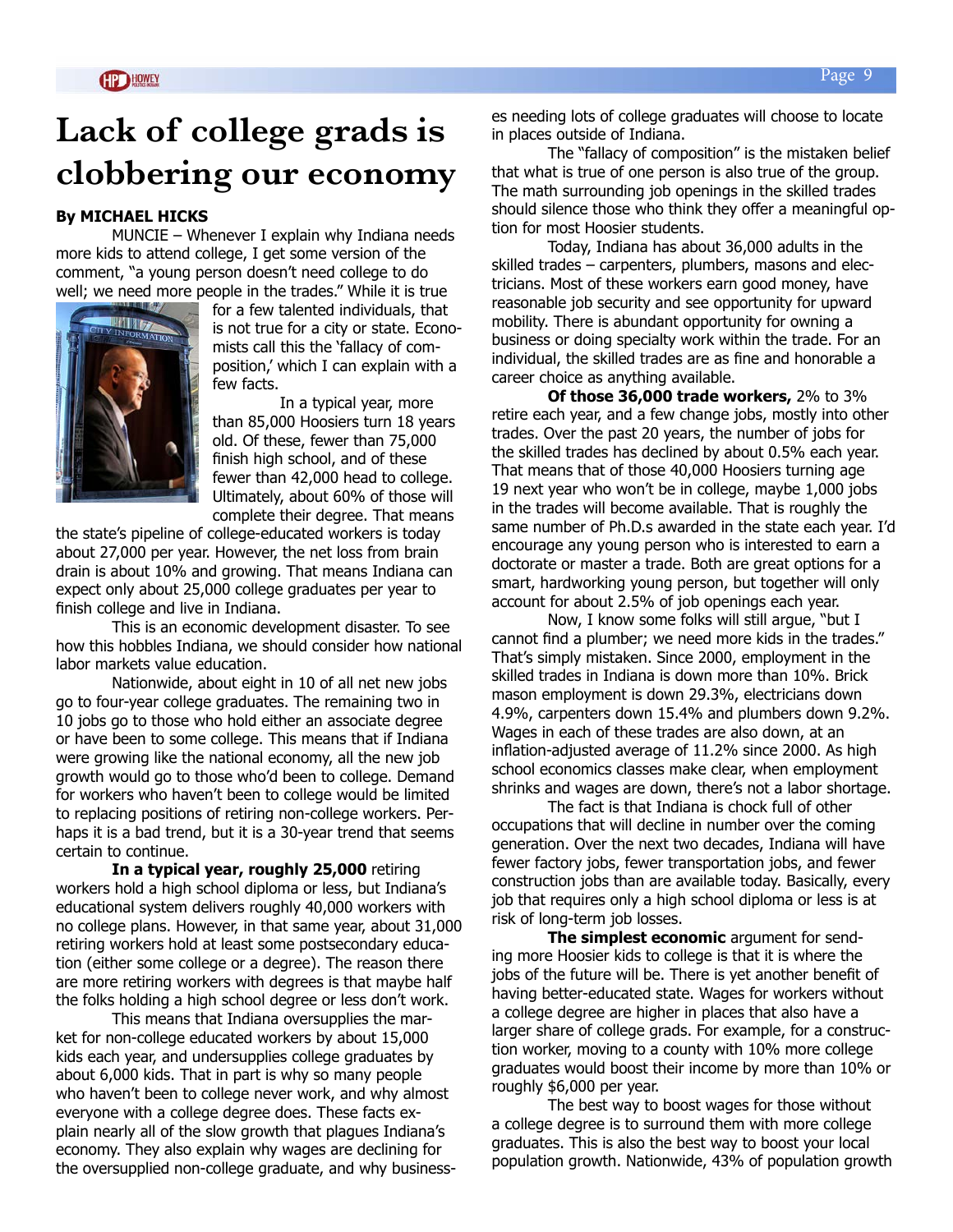#### **HOWEY**

occurred in the top 10% of counties by educational attainment. Only five of those counties are in Indiana – about half the number we should have given our size. The problem of oversupplying low-skilled workers and undersupplying high-skilled workers is not just an individual problem for Hoosier workers. It means that only a few select parts of Indiana will enjoy economic or population growth. The rest of the state will suffer economic decline.

**Let me write this as plainly as I can.** As long as Indiana continues to undersupply college graduates to the modern economy and oversupply those who haven't

#### **CP HOWEY**

# **Don't listen to Chicken Little**

#### **By MORTON J. MARCUS**

INDIANAPOLIS – We are deluged with "news" that the American labor market is a shambles. Business owners say, "We can't get people to work, even with higher wages



and improved benefit packages." Well maybe, just maybe, workers have had it with low wages and inadequate respect, and the worm has turned.

 Maybe, COVID didn't make people lust for the days of old when workers were commodities instead of individuals. Or, perhaps, the whole labor shortage is that mountain made from a convenient mole hill.

 "People today just aren't willing to work!" Strange, but the size

of the national labor force (those employed or seeking employment) was down in 2021 by just 1.4% from its pre-COVID 2019 peak. Of course, it's more impressive if we say the labor force is down by 2.3 million persons and then fail to mention the base we're talking about is in excess of 163 million persons.

 "You can't ignore the fact that the portion of Americans in the labor force is 61.7%, its lowest level since 1976." Certainly, we can't ignore it. But don't forget gone to college, we will slip farther and farther behind the national average. Fixing this won't be easy, inexpensive or quick. Even with dramatic improvements, we are decades away from making it to "average" in terms of educational attainment or per capita incomes. It is a sad thing to admit that getting to "average" is an aspirational goal. $\div$ 

**Michael J. Hicks, PhD, is the director of the Center for Business and Economic Research and the George and Frances Ball distinguished professor of economics at Ball State University.** 

populations has been increasing over time, reducing the number of persons who might have been part of the labor force.

In addition, very large numbers of persons have been and continue to be Baby Boomers aging out of the labor force. Those born in 1946 are 77 in 2022 and the babies of 1963 will be 60 next year.

 Another factor depressing the labor market would be parents staying home to school their children. Estimates of this activity vary from 1.8 to 2.5 million students. How many parents are involved is anybody's guess at this point.

 "Part-time… that's what all these people want. You can't find anybody anywhere any more willing to work fulltime." Actually, part-time employment peaked in 2010, at 19.7% of those with jobs. By 2021, it was down to 16.7%.

**Employers believe the** remedy for their labor woes is more vocational education, less education for life in a civil society. "Skill enhancement" is the mantra of the day. Will STEM at Pre-K sites be the next legislative mandate for education?

How about some things truly radical? Retrain management with lessons about the differences between the 19th and 21st centuries. Decongest institutional structures to reduce non-productive human overhead. Reform the media so that "terror-for-profit" is not their leading operational principle.  $\triangleleft$ 

**Mr. Marcus is an economist. Reach him at mortonjmarcus@yahoo.com. Follow him and John Guy on** 

we're coming off a peak of 67.1% in 1997. That's 25 years ago and there's a chance the nation has changed in that time.

 **Remember too,** the labor force participation rate excludes from its population base persons 16 years and older who are incarcerated, in the military, in nursing homes or other long-term confinement. Growth in these





#### Page 10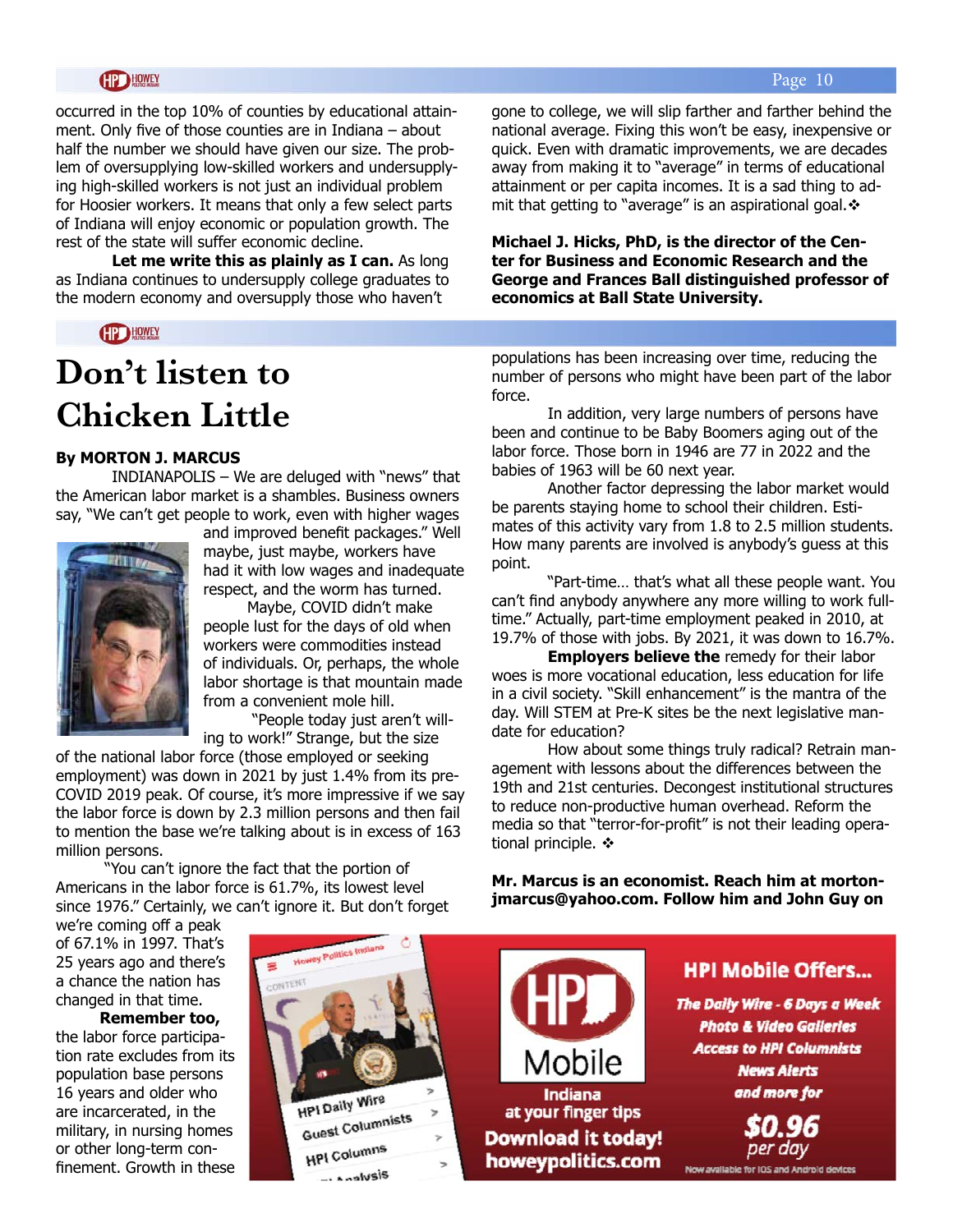

# **The valiant Indiana 20th at the pivotal 'Mule Shoe'**

#### **By CRAIG DUNN**

CARMEL – In the spring of 1864, Ulysses S. Grant was ordered by Abraham Lincoln to leave his command of the Union forces fighting in the Western Theater of the Civil War and to proceed to the East where he would take command of the entire Union Army.



 Grant, who has sometimes been criticized as a less-than-adroit tactical commander, was brought East by Lincoln because he possessed the characteristic that the president valued most – he wasn't afraid to fight, and he was relentless. Grant also was a mathematician at heart who understood the basic numbers of the Civil War and was prepared to make whatever sacrifices were necessary to enable

the superior numbers of men and material which the North commanded to ultimately break the back of the rebellion.

**Grant moved the Union Army** into the entangled morass of the Wilderness and during May 5 until May 7 fought a bloody encounter with Confederate Gen. Robert E. Lee's gray-clad forces. The casualties were heavy with 2,246 killed and 12,037 wounded in Grant's forces and 1,495 and 7,928 wounded fighting for the Confederate Army. Prior to this time in the Civil War, Union generals in the Army of the Potomac had the annoying behavior of stopping after a bloody battle and either regrouping in place or withdrawing from the field of battle to restock men and supplies. This dubious behavior enabled Lee to slip off the hook after both Antietam and Gettysburg and allowed his smaller army to thwart every Union advance.

Seemingly true to form, after the three days of hard fighting, Grant ordered his wounded to be evacuated from the field of battle and for his men to be prepared to march. Grant moved his army of 85,000 men to the east of the Wilderness battlefield where the weary veterans of the Army of the Potomac assumed that the Union forces would fall back to the north and the relative safety of Fredericksburg, Virginia. This time they were surprised when Grant ordered his army to turn to the south and toward the heart of the Confederacy. Grant was a different kind of general and he did not intend to let Lee slip away this time.

**The 20th Indiana Volunteer** Infantry had seen some of the hardest fighting in the entire Civil War and had been decimated by brutal fighting during the Peninsula Campaign, Second Manassas, Fredericksburg, Chancellorsville and Gettysburg. The regiment had lost its commanding officers at Second Manassas and Gettysburg. Its new Col. William Taylor was exhausted from the ordeal of the Wilderness and as the regiment now moved to the south, it was commanded by Lt. Col. George Meikel.

The 20th Indiana was part of Gen. Winfield S. Hancock's Second Corps, and it was moving inexorably to its next rendezvous with history near a small town named Spotsylvania Court House. The regiment moved out on the afternoon of May 9, serving as skirmishers for the brigade of Brigadier Gen. Hobart Ward. As skirmishers, the job of the 20th was to serve as an active screen between the main Union forces and the main body of the Confederates.

As the men of the 20th prepared to cross the Po River, rebels hidden in the bushes on the far side of the river opened fire. Corporal James Torrence was struck in the head by a musket ball and killed instantly. Privates Reynolds and Fuller both went down when they were struck by the same ball that killed Torrence. Part of the Ward's Brigade was called forward and the Hoosiers and 99th Pennsylvania Infantry drove the rebels back from the Po. The Hoosiers were then subjected to a heavy bombardment by rebel artillery and the Confederate infantry then made a determined attack to drive the Indiana men back into the Union lines.

The Hoosiers thought that they might be al-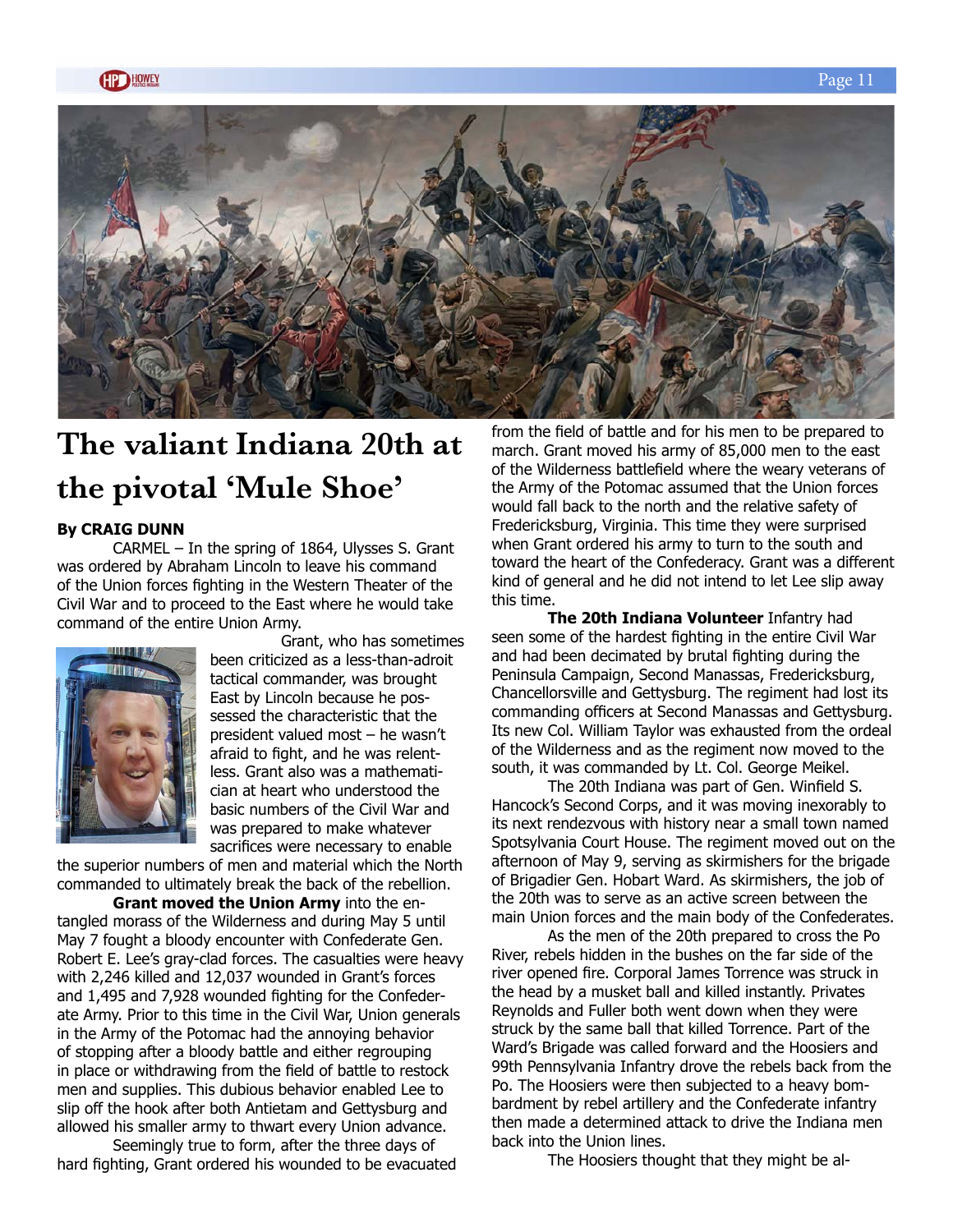#### Page 12

#### **HD HOWEY**

lowed to rest and recover from the past week of movement and hard fighting, but it wasn't to be. Lee's Army had entrenched itself along a line running east to west, obstructing the advance of Grant's Army. By a quirk of fate, the Confederate line had developed a massive bulge that resembled an inverted "V". The men all came to call this bulge in the Confederate line, "The Mule Shoe."

**Gen. Grant penned a brief** note to President Lincoln after the hard fighting on May 10. He told the president that, "I propose to fight it out along this line if it takes all summer." The note was written in ink, but it would be underlined in blood. In the sharp fight on May 10, Col. Emory Upton, commanding a brigade, had tried an innovative attack on the Confederate line that briefly succeeded but ultimately failed for lack of men and follow-up forces. The innovative attack was one that would be closely studied by military schools around the world and copied repetitively by World War II German Field Marshal Erwin Rommel. Upton had attacked across a narrow line with his brigade regiments stacked vertically like a spear aimed at the rebel heart. The attack captured the attention of Gen. Grant who commented to his subordinate officers, "Today a brigade, tomorrow a corps."

Getting a full corps of 15,000 men aligned en echelon took all of May 11, but by early morning of May 12, the full Second Corps was ready. The men were ordered to build extensive campfires to mask the movement of the corps to the position of the launch point of the attack. They were also ordered to move as quietly as possible with anything that might rattle and alert the rebels to their presence to be left behind.

Gen. Hobart Ward had spent most of May 11 drinking, but instead of falling into a stupor, he was instead fortified by his liquor and ready to fight. The entire Second Corps was ordered to use the 20th Indiana as its guide regiment. All eyes would be on the Hoosiers and their Pennsylvania mates as they led the attack in the first line on the Confederate salient. Four hundred yards from the rebel line, the Union troops broke into a headlong run toward the Mule Shoe. The rebels were taken totally by surprise. The Hoosiers quickly were in and among the panicking Confederates and drove the southern men of Maj. Gen. Edward Johnson's division to the rear. The Indiana men commandeered rebel artillery and turned the big guns on the retreating Confederates. Johnson's division was shattered and thousands of his men were captured along with most of the artillery of Richard Ewell's corps.

T**he initial attack had been** so successful that the men of the 20th Indiana became emboldened, and they rushed on toward the second and third lines of the Confederates. The Hoosiers moved forward bereft of any orders from their officers as the attacks became a disorganized wild rush toward their enemies. This reckless attack invited a strong rebel counterattack and as the Indiana men reached the third and last line of the Confederates, a terrific volley of musketry blasted all down the southern line and the most advanced men of the 20th Indiana were

mowed down like wheat. Privates Archer, Frantz, Briner and Coppeck were ripped to pieces by the first volley, killed instantly. Pvt. Stephens and Capt. Corey were severely wounded as the Confederates counterattacked and drove the Hoosiers back to the first line of rebel entrenchments.

The fighting at the apex of the Mule Shoe marked a nadir in the ferocity and inhumanity of the Civil War. Prior to this moment of battle, there had been ample examples of chivalry, honor, compassion and respect, even in the midst of the war's bloodiest battles. Men had often behaved as men and not as mindless, blood-lusting animals. Here, along the trenches of the Mule Shoe, no shred of honor remained.

Soldiers of both armies, who had been subjected to every imaginable deprivation, inconvenience and suffering, finally snapped and reverted to their primal instincts. Opponents stood toe to toe, bayoneting each other and swinging clubbed muskets, smashing heads and firing point blank into the faces of their opponents. No mercy was requested and none offered; only the mutual desire for annihilation. "Cheer and fire was all anyone did. Men tore off pieces of their clothing to wipe out their guns and then went to work firing again," Maj. Erasmus Gilbreath reported.

**The men of the 20th died** by the score in the bloodbath, many falling face down in the ever-rising mud which had thickened from the driving, cold rain now falling. Officers and men died hideous deaths that morning in the Spotsylvania trenches. Capt. Joh Thomas was felled by a bullet and his lifeless body was virtually dissected by the barrage of both rebel and friendly bullets. Capt. Lafayette Gordon nearly had his shoulder blown off by a musket shot fired from close range, a wound that would soon prove fatal. Lt. Michael Sheehan was struck down for the second battle in a row. Lt. John Bartholomew was severely wounded, and Capt. Thomas Logan was wounded again, his second in one week.

Darkness brought an end to the fighting at the Mule Shoe. That night a Confederate band played Handel's "The Dead March". The Union forces responded with a rendition of "Nearer My God to Thee." Thus ended the seven days of murderous combat at Spotsylvania.

As the roll was called by the surviving officers of the 20th Indiana, fewer than one 150 men answered. Eighty-five Hoosiers who climbed the hill at the Mule Shoe were either dead, wounded or missing. The flag presented to the regiment on their departure from Indianapolis, in April, was now riddled with forty-seven bullet holes.

As we come to Memorial Day, 2022, let us remember the courage, suffering and sacrifice made by those who came before us and gave their all so that we might enjoy our God-given freedoms. It is the least we owe the perished and maimed Hoosiers of the Mule Shoe. $\div$ 

#### **Dunn is the former Howard County Republican chairman.**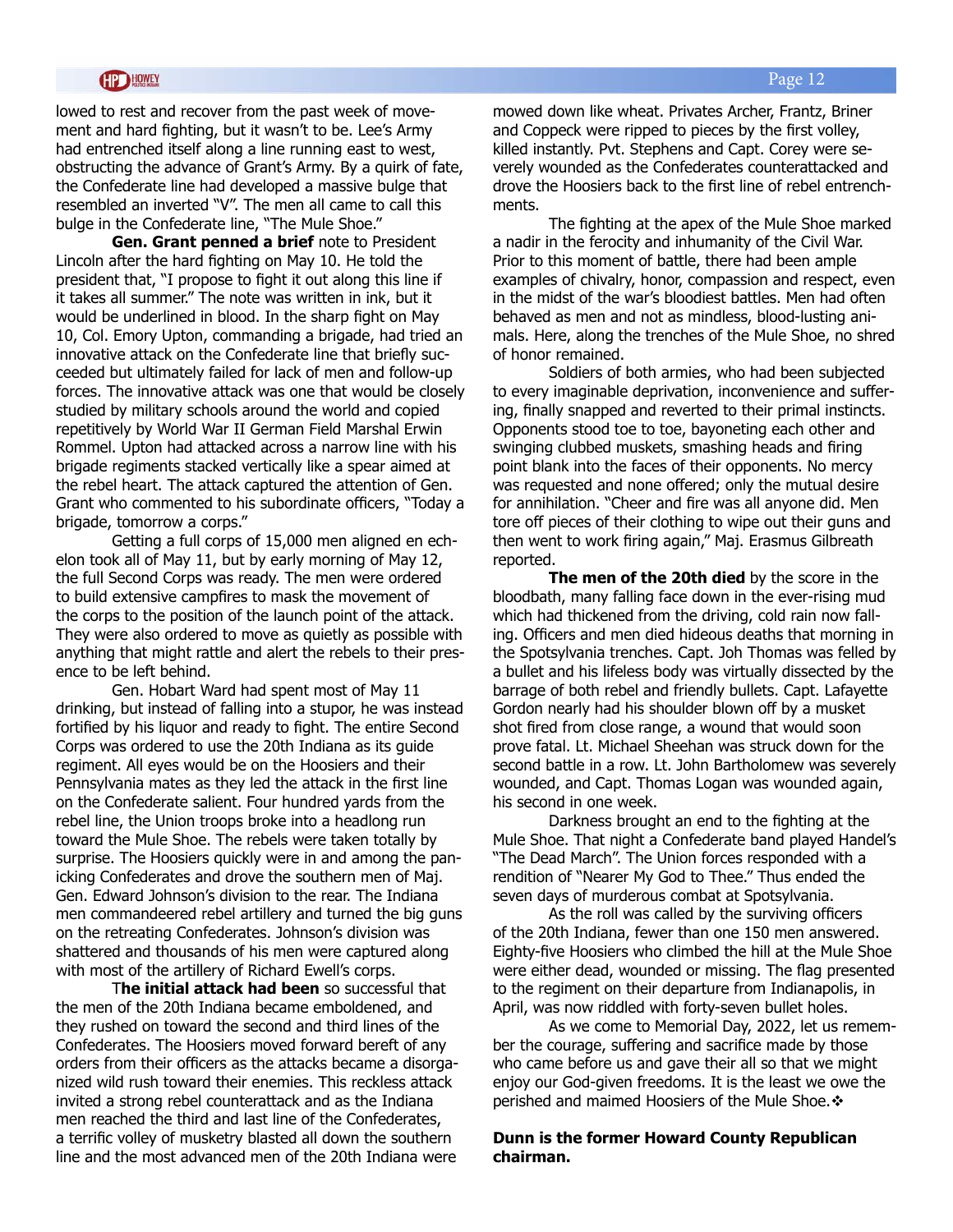# **Why good investigative journalism matters**

#### **By LEE HAMILTON**

BLOOMINGTON – Recently, a couple of reporters at The New York Times published an intriguing story about conversations between House Republican leader Kevin Mc-Carthy and other members of his leadership team. It was



shortly after the events of Jan. 6 at the Capitol, and they were talking about what to do about then-President Trump.

His conduct, McCarthy said, had been "atrocious and totally wrong." Moreover, wrote Alexander Burns and Jonathan Martin in their article, McCarthy "faulted the president for 'inciting people' to attack the Capitol, saying that Mr. Trump's remarks at a rally on the National Mall that day

were 'not right by any shape or any form.'" He added, "I've had it with this guy."

Burns and Martin have since published a series of articles on the subject, including McCarthy's fears that some of his more extreme colleagues could themselves incite more violence. Not surprisingly, there have been plenty of denials, but the two reporters have countered with one key point: They have the audio recordings.

I happen to believe these stories are important for the insight they provide into key politicians' thinking at a

dark moment in our history – and on those politicians' willingness to backtrack in the year since. But whether you agree or not, the willingness of two reporters to dig deep into what actually happened and set the record straight has sent shockwaves through Washington and cast the behavior of powerful officials in a new light.

**This is what good** investigative journalism does. It is an essential part of our representative democracy, offering all of us – the people who have the most

at stake in who represents us in Washington and how they and other officials behave on our behalf – the chance to understand more fully what's going on. I often think to myself how dull our lives would be without the difficult, important work that enterprising journalists do. They get for us the facts and, mostly, put them in context so that we can understand what we need to know.

I'm not going to recite a list of all the important stories that journalists have uncovered or helped to

Horste Cince

explain; it would take us hours. But a quick look back at some relatively recent investigative work gives you a sense of the key importance they play.

There was the 2019 Washington Post story on a confidential "trove" of government papers documenting nearly two decades of U.S. officials' misleading statements about the war in Afghanistan. And Ronan Farrow's groundbreaking investigation of the sexual predation of Harvey Weinstein.

There's been ongoing coverage of the dark corners of America's war on terror, from Abu Ghraib to Guantanamo. The work by the Seattle Times on how failures of government oversight helped lead to the crashes of the Boeing 737 MAX. The Boston Globe's earth-shattering investigations of abusive behavior by priests and the Catholic Church hierarchy's efforts to cover it up.

**It's possible that just** by reciting that tiny fraction of important work, I've spurred you to think of other examples, from Watergate to the exposure of corruption or malfeasance or toxic pollution or some other community harm where you live. And that's my point; journalists are constantly finding and exposing the truth in ways that, ideally, spur us to improve our lives, communities, government, and democratic system as a whole. They have a lot of power – they can destroy the career of public officials and private-sector leaders – and certainly some of them have their faults, obsessing over feuds and conflict and giving them more attention than they deserve. But overall, I've found journalists as a whole and investigative journalists in particular to be intelligent, compassionate, and people of integrity.

And I'll say it again; they're vital to our representative democracy. We need the work journalists

> do to remain a free and independent nation, with power residing ultimately in the hands of its citizens. There's a reason that one of the first things authoritarians do is try to bring the press to heel. They understand, perhaps better than we who get to take these things for granted, how a thriving free press lets people form their own opinions.  $\mathbf{\hat{v}}$

**Lee Hamilton is a Senior Advisor for the Indiana University Center on Representative Government; a Distinguished Scholar at the IU Hamilton Lugar School of Global and International Studies; and a Professor of Practice at the IU O'Neill School of Public and Environmental Affairs. He was a member of the U.S. House of Representatives for 34 years.**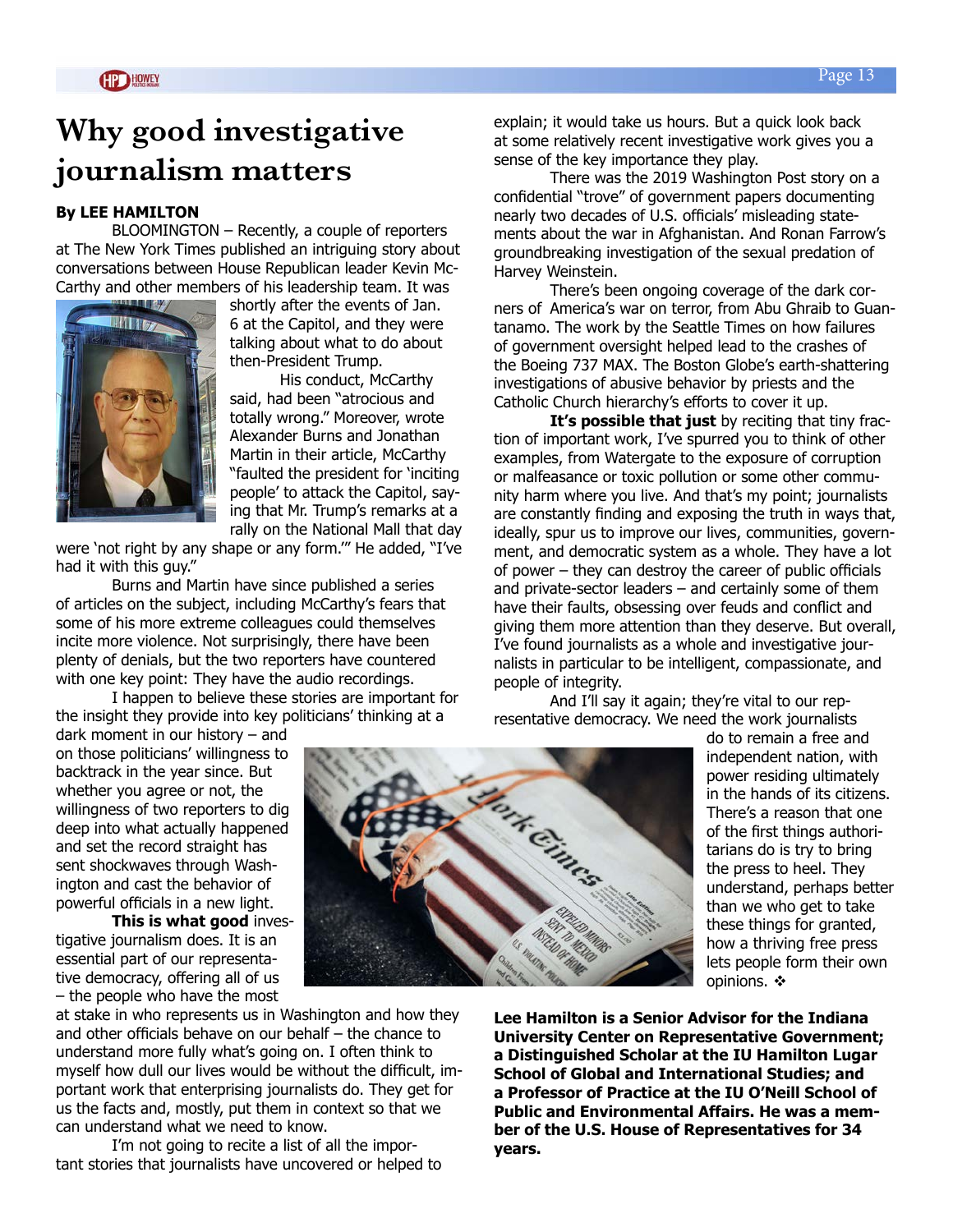# **Looking at battle for legislatures across U.S.**

#### **By LOUIS JACOBSON**

CHARLOTTESVILLE, Va. – In the coming years, state legislatures will almost certainly play a crucial role in American politics. Given the longstanding polarization and gridlock in Washington, D.C., state lawmakers will decide many key policies state-by-state – particularly on reproductive health issues if the Supreme Court overturns Roe vs. Wade this year. Legislatures could also try to meddle in presidential elections, as then-President Donald Trump asked some to do after the 2020 election.

Two years ago, when Trump was president and inspiring Democratic opposition, it looked like Democrats might be able to make gains up and down the ballot.

On the eve of the 2020 election, the Democrats seemed to have a plausible chance of flipping as many as 15 Republican-held legislative chambers, compared to

legislatures. When all the ballots were counted, Democrats failed to flip a single GOP-held chamber; the GOP flipped two, both in New Hampshire.

playing field looks likely to be considerably

handicapping of state legislative control for the 2022 election cycle. It represents the 11th cycle I have handicapped state legislature control, dating back to the 2002 cycle. (Previous versions have been

smaller.

Today, the

This is my first

just 5 Democratic-held chambers that looked vulnerable to a GOP takeover. National Democratic organizations and donors went all in on "flipping everything."

In the end, however, voters pulled the lever for Joe Biden – while hedging their bets by carrying Republicans to gains at almost every other level, including state

cratic and Safe Democratic. The categories labeled "Lean" and "Toss-up" are considered competitive or in play. "Likely" chambers aren't expected to shift partisan control, but they could see seat gains by the minority party or are marginally less solid than "Safe" for the majority party.

At this point, we see four chambers as Toss-ups. Of these, three of four are held by Democrats and are considered prime GOP targets of opportunity: the Maine Senate and House, and the Minnesota House. Meanwhile, the fourth Toss-up is the Democrats' best target: the Republican-held Michigan Senate.

Meanwhile, three chambers rate as Lean Republican. One is Democratic-held, and thus leans toward a flip: the Alaska House. (Control of the Alaska House is difficult to characterize: It has a coalition leadership with a breakaway Republican speaker and a Democratic majority leader, even though Republicans nominally control more seats. We're considering it Democratic-controlled for the

> purpose of this analysis.) The other two Lean Republican chambers are the Michigan House and the Minnesota Senate. Both are currently

held by the GOP. (Not counting Alaska, Minnesota is the only state that has elections scheduled this year that has its two chambers under divergent partisan control -- Virginia is another, but it holds legislative elections in oddnumbered years.)

handicapping of the 2018 cycle, we found 18 competitive chambers – almost double the number we are seeing at this point for 2022. A majority  $-10$  of the 18 chambers  $-$ 

In other words, the competitive landscape for legislative control in 2022 is notably smaller, and it's more

were held by Republicans.

Finally, we rate three chambers Lean Democratic:

the Colorado Senate, Nevada Senate, and Oregon Senate. All told, that's 10 chambers that rate as competitive – a relatively small number for recent cycles. Most of them are held by Democrats, putting the party on defense.

For the sake of comparison, our first handicapping of the 2020 cycle found significantly more competitive cham $bers - 15 - and the$ Republicans held two-thirds of them. And in our first

published in the Cook Political Report, the Rothenberg Political Report, Stateline. org, and Governing magazine.)

Our analysis is based on interviews with dozens of state and national political sources. We rate chambers on the following scale: Safe Republican, Likely Republican, Lean Republican, Toss-up, Lean Democratic, Likely Demo-

#### Map 1: Current party control of state legislatures





Page 14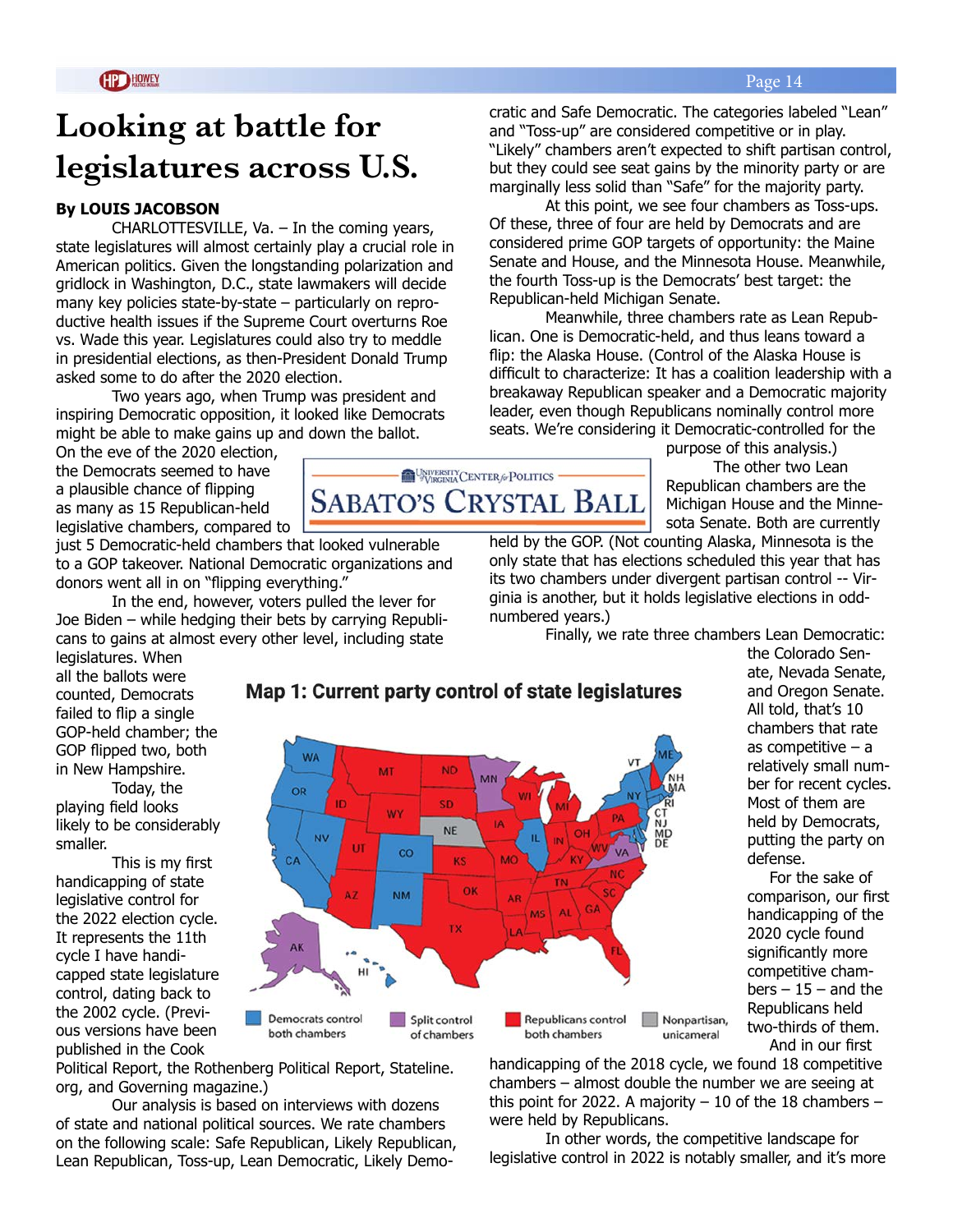tilted against Democrats than it has been in recent cycles.

Currently, the GOP controls 61 legislative chambers while the Democrats control 37 chambers. (We're counting the Alaska House as Democratic. Nebraska's unicameral legislature, which is nonpartisan, isn't included in this count.)

Despite the GOP's small gains in 2020, they still control fewer chambers than the 65 they held prior to the 2018 election. And that was down from the 68 chambers the GOP held just before the 2016 election.

That said, the GOP has held a consistent edge in state legislative chambers for more than a decade. As

recently as the run-up to the 2010 election, Democrats held a 62-to-36 advantage in chambers, but that degree of Democratic control has suffered from a combination of a strong GOP redistricting cycle following the 2010 census and the slow but permanent loss of yellow-dog Democratic chambers in the South.

One way to illustrate how the playing field has shrunk is to look at the chambers that we considered competitive in 2020 but aren't any longer. They include such Republican-held chambers as the Arizona House and Senate, the Florida Senate, the Iowa House, the North Carolina Senate, the Pennsylvania House and Senate, and the Texas House.

Today  $-$  at least for now  $-$  we have placed each of these chambers in either the Likely Republican or Safe Republican category. In some of these chambers, it's possible the Democrats could make some marginal seat gains, but it doesn't appear that actual chamber control is in reach for the Democratic minority.

A big reason for these shifts is that the Democrats control the White House, and the party that controls the White House tends to get punished in midterm elections. (Democrats benefited from that dynamic in 2018, making gains when Trump was in the White House.)

President Joe Biden's low approval ratings only strengthen the likelihood of a weak Democratic showing this fall. Republicans hope to use dissatisfaction with Biden's performance to claw back some of the suburban areas that had trended Democratic during the past 2 election cycles, even in such blue states as Colorado, Illinois, New Mexico, and Oregon. The GOP's legislative gains during the off-year Virginia election in 2021 serve as a model.

Another factor aiding the GOP this year is redistricting. Favorable maps for Republicans have strengthRepublican candidates go too far for mainstream opinion, such as doubling down on conspiracies about the 2020 election or backing unpopular policies like ending abortion without exceptions for rape and incest or seeking to criminalize contraception. Some candidates in such states as Arizona, Michigan, and Nevada have taken far-right stands, and if they manage to win the nominations for their offices – or if legislative candidates stake out similarly controversial stands – it could have a negative effect on the GOP's ability to hold or flip certain chambers.

All in all, however, the size of the state legislative battlefield is small enough in 2022 that it could become a relatively status quo cycle. Only Alaska's House seems poised to flip control, possibly joined by a Toss-up chamber or two. (The 3 states with at least one Toss-up chamber – Maine, Michigan, and Minnesota – have relatively swingy electorates, making flips possible.)

We will reassess these ratings periodically before Election Day as the political environment develops, both nationally and locally. For now, what follows are our ratings and a thumbnail analysis for each state. To see the makeup of each chamber as of earlier this year, take a look at this table from the National Conference of State Legislatures. Map 1 also shows the current party control of state legislatures.

#### **Indiana Senate: Safe R; Indiana House: Safe R**

Republicans have solidified their control in Indiana. The new legislative maps created a few new Democratic opportunities, but ongoing GOP control, and probably even supermajorities, are not at risk.  $\triangleleft$ 

### Map 1: Crystal Ball Senate race ratings



ened the GOP's hold on districts in Arizona and Texas, among other oncecompetitive states on the legislative

battlefield.

**Democratic** hopes for state legislative gains in 2022 rest on 2 possibilities. One is that overturning Roe vs. Wade could energize Democrats, including younger voters who have been unhappy with Biden and might not otherwise turn out at the polls. The other is the possibility that high-profile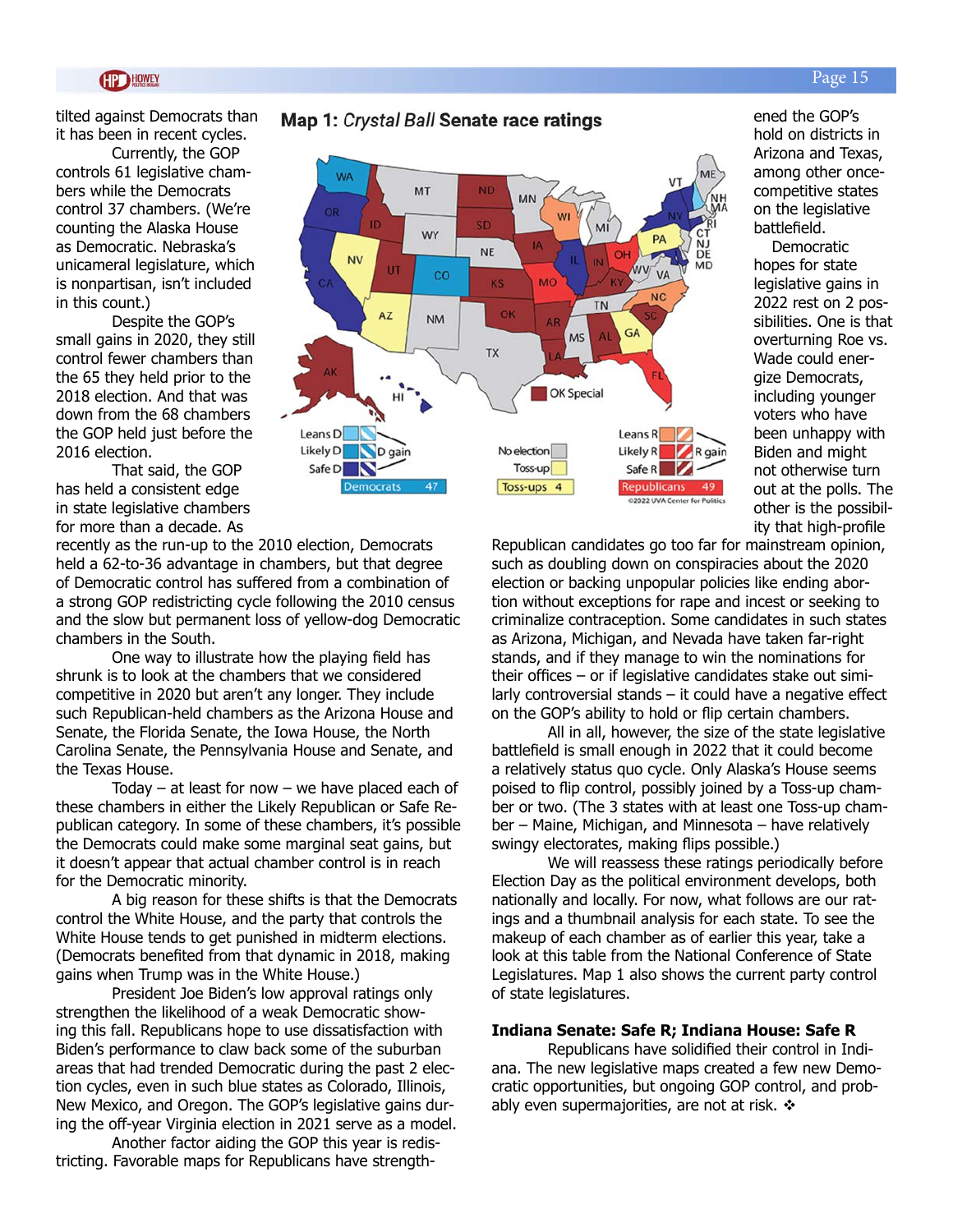#### **GP HOWEY**

**Bill Oesterle, IBJ:** Recently, local blogger and selfdescribed urban consultant Aaron Renn penned an article ["Revisiting Mitch Daniels' 'Truce' on Social Issues," May 4, aaronrenn.substack.com] dismissing the gubernatorial achievements of Mitch Daniels and advising Hoosier Republicans to pursue his version of a socially conservative agenda instead. Aaron's piece is remarkable for its revisionism, tortured logic and factual errors. I don't have nearly the space to attempt a point-by-point rebuttal. [Mark Lubbers wrote a good one that you can find here](https://billo317.blogspot.com/2022/05/r-mark-lubbers-dismantles-aaron-renns.html).

Instead, I will focus on his broader themes. Aaron completely disregards Indiana's perilous economic condition in 2004. He seems to imply that erasing \$700 million in debt, reforming a broken property tax system, solving a massive infrastructure funding gap, negotiating the Great Recession and so

**COLUMNISTS INDIANA** 

on had no positive impact on the state. Instead, he bemoans that Mitch and his lingering "Indianapolis Establishment" influences have cost Indiana its socially conservative soul. It is a strange anti-elitist conspiracy argument that attempts to appeal to rural Republicans by painting them as oppressed little guys. It also completely ignores the fact that Mitch crushed the self-styled social conservative Eric Miller by 50 points in the 2004 primary. Eric made similar arguments back then, and rural Republicans overwhelmingly supported Mitch. In spite of the many problems with Aaron's historical analysis, his policy advice is worse. He thinks Indianapolis "Establishment Republicans" run everything. They don't, by the way. He warns that they better pay more attention to the issues that matter to rural Republicans. As an example, he advises Gov. Eric Holcomb to conduct a "victory tour" promoting the passage of a law that allows Hoosiers to carry a gun without a permit. That suggestion sounded odd to me, but, according to Aaron, I am a "Metro Elite." So, for a fresh perspective on this, I called my buddies at the Cass County Fine Arts and Crappie Fishing Society. These are some 70-year-old guys that I hunt, fish and drink beer with from time to time. Unlike Aaron, they have owned and shot guns their entire lives. They are card-carrying NRA members, never attended college and all became successful fathers, farmers and business owners. They stepped out of central casting as Hoosier Rural Republicans. When I asked their titular leader Gary Yeakley his opinion of the permitless carry law, he called it "the dumbest idea I ever heard" and "a solution missing a problem." I don't have statewide polling to support it, but I suspect Gary's opinion is widespread. The problem with Aaron's is that he assumes rural Republicans are stupid. He thinks they can't recognize pandering when they see it. Oddly, he seems to be the elitist.  $\cdot$ 

**Jonathan V. Last, The Bulwark:** I've been saying since November 2020 that, barring a health event, Biden will run for reelection in 2024 for one simple reason: There is no other option. The Democratic coalition

#### Page 16

is currently made up of a giant mass of factions, some of which are in tension. They cannot win the presidency without getting close to 52% of the popular vote and even that margin gives them only about a 50-50 shot of winning the Electoral College. Democrats need to hold together (and turn out) progressives, African Americans, young voters, women, Hispanics, and college-educated suburban voters. They need to do this without losing even more ground to white, high-school-educated men. Joe Biden is the only Democrat even theoretically capable of shouldering this burden. Are there negatives to another Biden run?

Yes! He is very old! He is quite unpopular! But on the other hand: He has a fairly successful legislative agenda to run on. He did return American political life to something like normal. His administration has been scandal-free. He is completely and totally vetted. He will campaign with all the benefits of an in-

cumbent president. He starts with 81.2 million Americans who have already voted for him. His weaknesses, age and unpopularity, also apply to his likely challenger, Donald Trump. I still think that it's about a 95 percent likelihood that Biden is the Democratic nominee.  $\triangle$ 

**Thomas Kane, [The Atlantic:](https://www.theatlantic.com/ideas/archive/2022/05/schools-learning-loss-remote-covid-education/629938/)** One-fifth of American students, by our calculations, were enrolled in districts that remained remote for the majority of the 2020–21 school year. For these students, the effects were severe. Growth in student achievement slowed to the point that, even in low-poverty schools, students in fall 2021 had fallen well behind what pre-pandemic patterns would have predicted; in effect, students at low-poverty schools that stayed remote had lost the equivalent of 13 weeks of in-person instruction. At high-poverty schools that stayed remote, students lost the equivalent of 22 weeks. Racial gaps widened too: In the districts that stayed remote for most of last year, the outcome was as if Black and Hispanic students had lost four to five more weeks of instruction than white students had. By our calculations, about 50% of students nationally returned in person in the fall and spent less than a month remote during the 2020–21 school year. In these districts where classrooms reopened relatively quickly, student-achievement gaps by race and socioeconomic status widened a bit in reading but, fortunately, not in math. And overall student achievement fell only modestly. What happened in spring 2020 was like flipping off a switch on a vital piece of our social infrastructure. Where schools stayed closed longer, gaps widened; where schools reopened sooner, they didn't. Schools truly are, as Horace Mann famously argued, the "balance wheel of the social machinery." High-dosage tutoring, which educators define as involving a trained tutor working with one to four students at a time, three times a week for a whole year, is one of the few interventions with a demonstrated benefit that comes close, producing an average gain equivalent to 19 weeks of instruction.  $\mathbf{\hat{*}}$